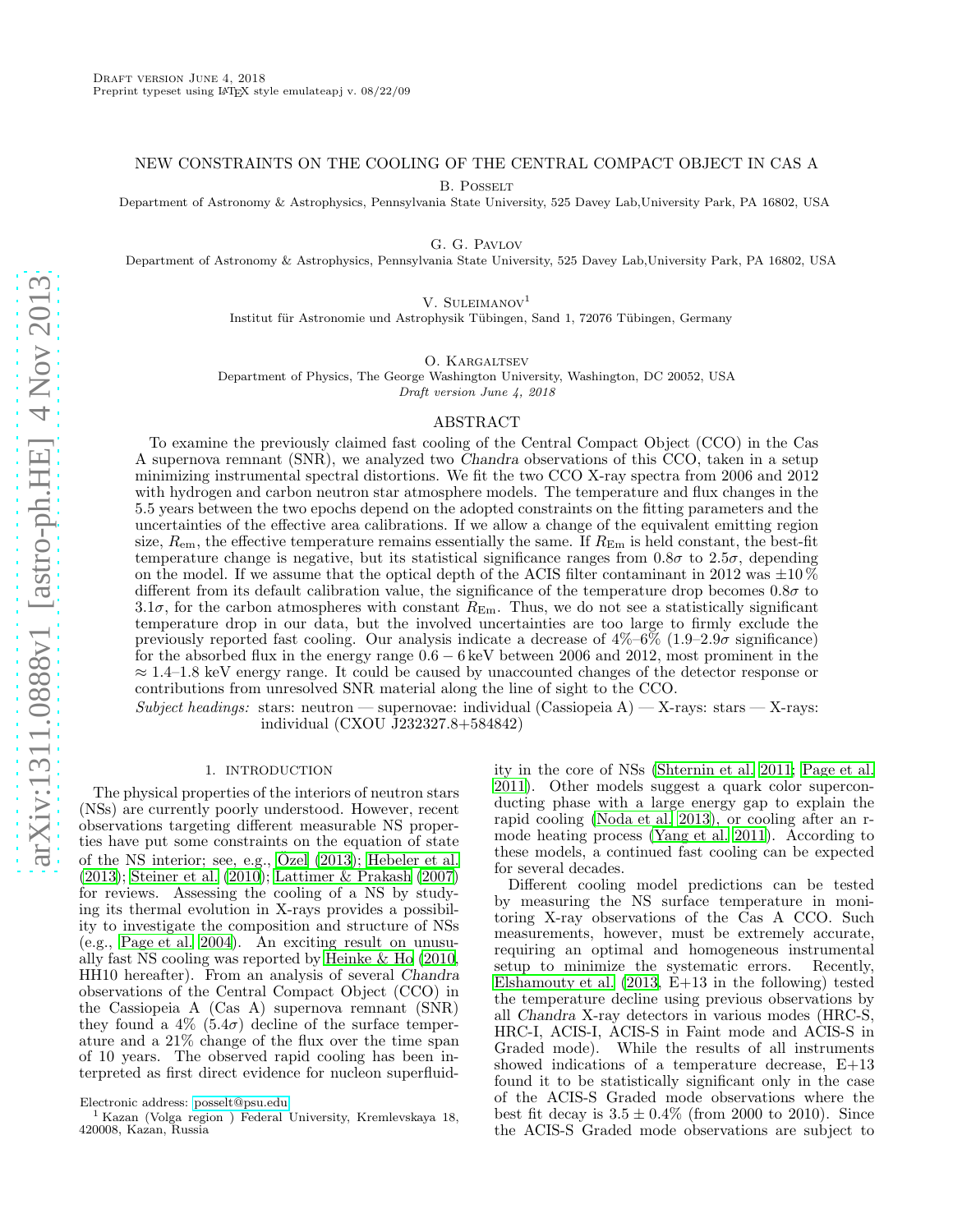spectral distortions because of the pile-up and charge transfer inefficiency (CTI) effects, the temperature decline needs to be further investigated with other instruments or instrument modes. Here, we present two dedicated observations of the Cas A CCO taken in an instrumental configuration which minimizes spectral distortions.

The Cas A SNR is very young, with an age of only  $\approx$  330 years [\(Ashworth 1980\)](#page-18-1). Its distance was determined to be  $3.4^{+0.3}_{-0.1}$  kpc [\(Reed et al. 1995\)](#page-19-10). The SNR has been well studied from X-rays to radio wavelengths (e.g, [DeLaney et al. 2010;](#page-18-2) [Helmboldt & Kassim 2009;](#page-19-11) [Fesen et al. 2006,](#page-19-12) and references therein). An X-ray point source at the SNR center was detected in the first light observations with Chandra [\(Tananbaum 1999\)](#page-19-13). The properties of the point source in these observations were analyzed by [Chakrabarty et al. \(2001\)](#page-18-3) and by [Pavlov et al. \(2000\)](#page-19-14) who called the point source a "Compact Central Object". A thermal-like spectrum was found, coming from a small inferred emitting area. [Pavlov et al. \(2000\)](#page-19-14) and [Chakrabarty et al. \(2001](#page-18-3)) suggested that the X-rays are emitted from hot spots on a NS, similar to some other CCOs and rotation-powered pulsars.

Since the Cas A CCO is a bright X-ray source, the first-light and many subsequent observations with the Chandra ACIS instrument in full-frame mode were strongly affected by the photon pile-up effect<sup>2</sup>. Therefore, the measured spectrum of the point source was distorted. Using an instrumental configuration designed to minimize pile-up and CTI effects, [Pavlov & Luna](#page-19-15) [\(2009\)](#page-19-15) (PL09 in the following) investigated the Cas A CCO with a 62 ks ACIS-S observation. They confirmed the thermal-like spectrum without any significant power-law component. They found that while a lowmagnetic field hydrogen atmosphere model can fit the spectrum, the respective inferred emission radius is only  $R_{\text{Em}} \sim 4 - 6 \text{ km}$ , smaller than the expected NS radius. PL09 interpreted this as hot spots on a NS, but did not exclude a strange quark star as a counterpart.

A carbon atmosphere model for a NS with low magnetic field was shown to produce a good fit to the spectrum as well [\(Ho & Heinke 2009](#page-19-16), HH09 in the following). In contrast to other atmosphere models, such a carbon atmosphere implied an emission size consistent with theoretical predictions for the NS radius  $(R_{\rm NS} = 8 - 17 \,\rm km)$ . [HH10](#page-19-5) used these non-magnetic carbon atmosphere models to investigate the surface temperature evolution in the Cas A CCO.

No X-ray or radio pulsations have been detected from the Cas A CCO so far. A low-significance 12 ms period has been reported by [Murray et al. \(2002\)](#page-19-17) from Chandra HRC observations, but it was not confirmed in later observations. From XMM-Newton observations [Mereghetti et al. \(2002](#page-19-18)) derived a  $3\sigma$  upper limit on the pulsed fraction of  $\langle 13\%$  for  $P > 0.3$  s, but PL09 argued that the limit on the background-corrected

pulsed fraction is a factor of three higher. PL09 did not find pulsations with a period  $P > 0.68$  s in the Chandra ACIS observations and estimated the upper limits on the pulsed fraction to be 16% (99.9% confidence level). [Halpern & Gotthelf \(2010\)](#page-19-19) obtained the lowest limit on the instrinsic pulsed fraction so far, 12% (99% confidence level) for  $P > 0.01$  s from HRC timing observations.

The Cas A CCO is similar to CCOs in other young SNRs. These X-ray sources are all characterized by their thermal-like X-ray spectra, the lack of pulsar wind nebulae, and the lack of detections at wavelengths other than X-rays (e.g., [Pavlov et al. 2002,](#page-19-20) [2004](#page-19-21) and [de Luca](#page-18-4) [2008\)](#page-18-4). The emitting areas inferred from blackbody fits are substantially smaller than the expected NS surface area for all CCOs. In contrast to the Cas CCO, however, three of the eight most secure CCOs have detected X-ray pulses with periods in the range of  $0.1 - 0.4$  s and pulsed fractions of 9%, 11% and 64% (e.g., [Gotthelf et al.](#page-19-22) [2013](#page-19-22) and references therein). [Gotthelf et al. \(2013\)](#page-19-22) and [Halpern & Gotthelf \(2010\)](#page-19-19) measured the period derivatives for these three CCOs and inferred dipole magnetic fields of  $B = (3 - 10) \times 10^{10}$  G, supporting their 'antimagnetar' hypothesis for the CCOs. It is, however, not clear whether the objects are born with low magnetic fields or whether they have much higher magnetic (dipole and toroidal) fields under the crust (e.g., buried under supernova fallback material). The 'hidden magnetar' or 'hidden magnetic field' scenario has become a viable model for the CCOs since it can explain several observed features, e.g., the highly anisotropic surface temperature distributions (e.g., [Shabaltas & Lai 2012](#page-19-23); Viganò  $\&$  Pons 2012; [Ho 2011](#page-19-25) and references therein). It remains unclear whether or not the Cas A CCO is different from other CCOs, in particular, whether or not its atmosphere has a different chemical composition.

## <span id="page-1-0"></span>2. OBSERVATIONS AND DATA REDUCTION FOR THE SPECTRAL ANALYSIS

We report on two observations of the Cas A CCO taken in the same instrumental setup. The observations were done on 2006 October 19 (MJD 54027, ObsID 6690, 61.7 ks dead-time-corrected exposure time) and on 2012 May 5 (MJD 56052, ObsID 13783, 63.4 ks deadtime-corrected exposure time) using Chandra ACIS in the Faint telemetry mode. In each observation the target was imaged on the ACIS-S3 chip in the 100 pixel subarray. This reduces the frame time to 0.34 s versus the 3.24 s in full-frame mode. This smaller frame time reduces the pile-up effect. The estimated pile-up fraction is only 1.6% in comparison to  $\sim 20\%$  in the case of the full frame mode (PL09). The subarray was placed near the chip readout to reduce the CTI effect on the spectrum.

We used CIAO version 4.5 with CALDB version 4.5.5.1 for reprocessing both data sets with the latest calibrations, for producing images, extracting spectra and creating detector responses. Both observations were free of strong background flares. We filtered the reprocessed event files for good time intervals which have less than  $5\sigma$  deviation from the overall light curve mean rate. The effective exposure times of the filtered event files were 61.7 ks in 2006 and 63.0 ks in 2012. We selected a circle with radius of 4 ACIS pixels (1"97) for

<sup>2</sup> Two or more photons are detected as a single event; for more details see cxc.harvard.edu/ciao/ahelp/acis pileup.html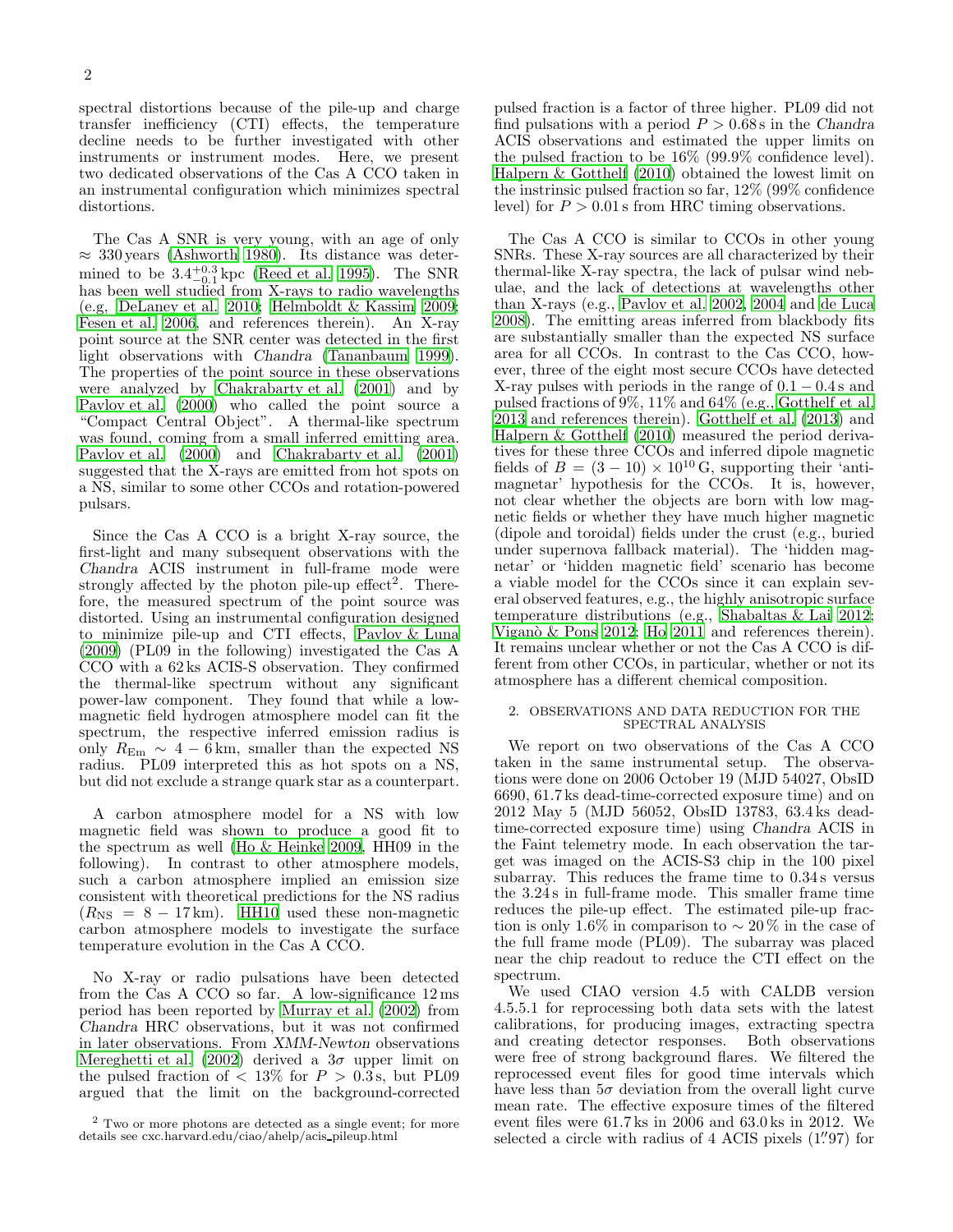

<span id="page-2-0"></span>Figure 1. The left image shows our new 2012 observation, the right image shows the 2006 data. North is up, East is to the left. Marked in each image are: the inner source extraction region in black (radius of 4 ACIS pixels, 1. ′′97), the annulus region for the background in black dashed lines (inner radius of 5 pixels, outer radius of 10 pixels), and the box regions excluded from the respective background regions in white.

the source extraction region in each observation, the same as HH10 used for the 2006 observations. For such source extraction regions, the centroid positions on the S3 chip are (210.9, 49.3) pixels for the 2006 observation and (215.0, 50.8) pixels for the 2012 observation in chip coordinates. In sky coordinates, the 2012 position appears to be slightly shifted to the north-northwest, the formal spatial separation between the 2006 and 2012 CCO centroid positions is 0. Thus, within the uncertainty of the Chandra absolute astrometry,  $0.^{\prime\prime}4,$ the positions are consistent with each other. We note that [DeLaney & Satterfield \(2013](#page-18-5)) estimated the proper motion of the Cas A CCO as  $390 \pm 400 \,\mathrm{km \,s}^{-1}$ . Thus, the CCO is expected to have moved by  $0.0022 \pm 0.0023$ pc between 2012 and 2006, corresponding to a possible shift of  $0.^{\prime\prime}13 \pm 0.^{\prime\prime}14$ . Due to the lack of reference point sources for relative astrometry we neither correct for a systematic coordinate shift nor can measure the proper motion of the CCO.

From the comparison of the 2006 and 2012 observations (Fig. [1\)](#page-2-0) it is obvious that the emission from the surrounding SNR filaments changed in brightness and in position with respect to the CCO. In particular, the slightly enhanced emission south-west of the CCO in 2006 has disappeared in 2012, while the filament south-east of the CCO is brighter and closer to the CCO in 2012. We remove the respective regions of enhanced emission in the background annulus, for which we chose an inner radius of 5 pixels and an outer radius of 10 pixels.

All spectra were binned requiring a signal to noise ratio of at least 10 in each bin. The spectral analysis was done using XSPEC (version 12.7.1). We excluded energies higher than  $5 \,\text{keV}$  since the background dominates at these energies. We used the Tuebingen-Boulder ISM absorption model (tbabs) with the solar abundance

table from [Wilms et al. \(2000\)](#page-19-26), the photoelectric crosssection table from [Balucinska-Church & McCammon](#page-18-6) [\(1992\)](#page-18-6) together with a new He cross-section based on [Yan et al. \(1998](#page-19-27)).

PL09 searched for extended pulsar wind nebula emission close to the CCO in the 2006 observation and found none. The 2012 observation does not reveal such extended emission either. A region with slightly enhanced emission can be attributed to the asymmetry in the *Chandra* point spread function<sup>3</sup>. We obtained the location of the inflicted region by applying the CIAO task make psf asymmetry region, see Figure [2.](#page-2-1)

A contaminant has been accumulating on the opticalblocking filters of the ACIS detectors. The contaminant



<span id="page-2-1"></span>Figure 2. The spatial distribution of events in the 2012 observation. The large circle marks the spectral extraction radius (4 ACIS pixels,  $1''97$ , the other region indicates the area of the Chandra point spread function asymmetry (see text).

<sup>3</sup> http://cxc.harvard.edu/ciao/caveats/psf artifact.html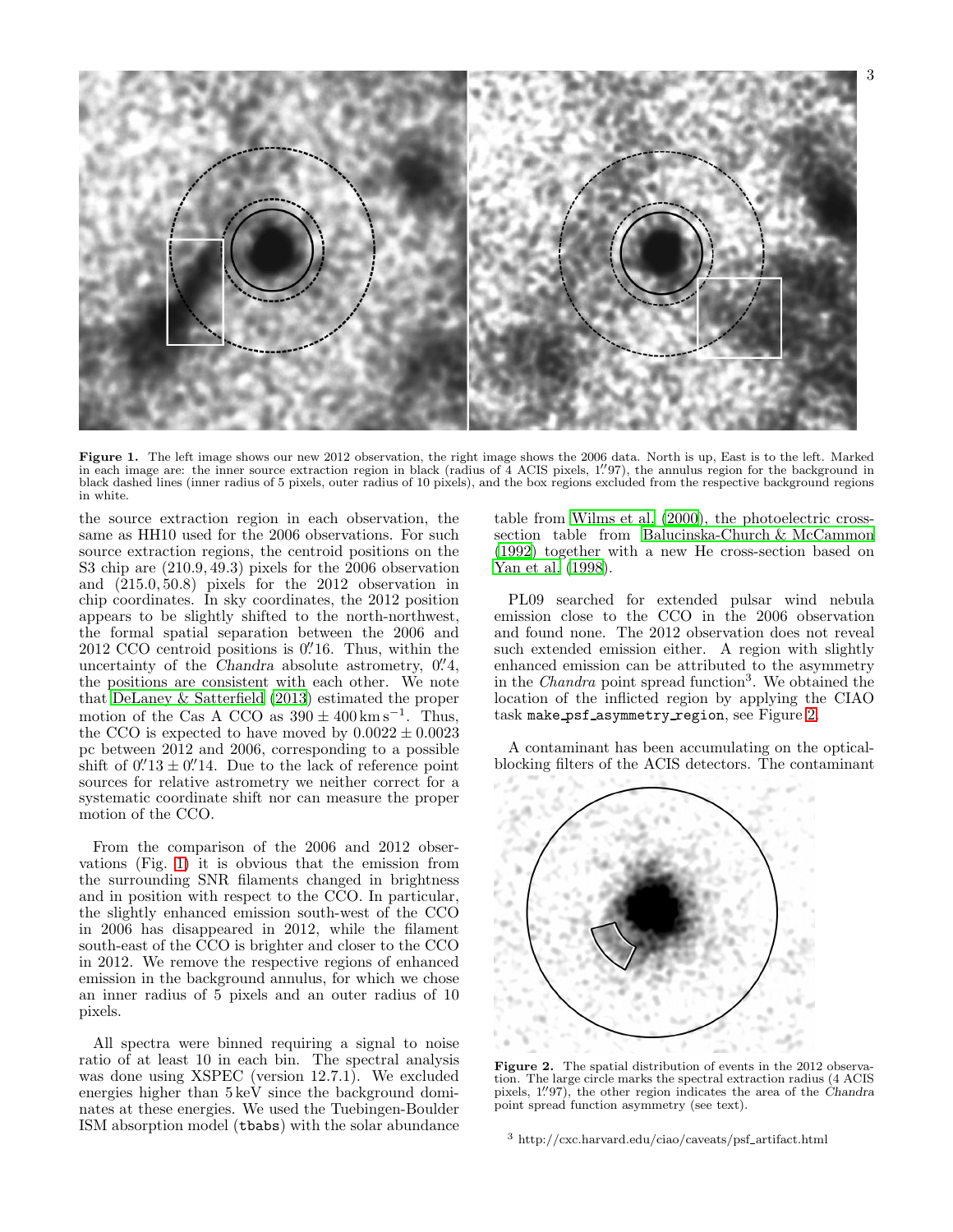



<span id="page-3-0"></span>Figure 3. Effective areas for the position of the CCO target on the ACIS-S3 chip for different epochs and different contamination levels. The black and red solid lines represent the 2006 and 2012 effective areas using the current CIAO contamination model. The cyan dashed lines represent the 2012 effective area considering changes of the optical depth of the contaminant by  $\pm 10\%$  (in the range of model uncertainties). The blue dotted lines indicate modifications of the contaminant's optical depth by  $\pm 30\%$ .

accumulation is changing over time. The effect on the inferred spectral parameters of an X-ray source depends on the contamination model implemented in the data reduction. An error in the contamination correction may lead to a different measured flux and may offset the derived spectral parameters. The uncertainties of the optical depth measurements at 0.67 keV, on which amongst others the contamination model is based, are of the order of 5%−10% (A. Vikhlinin, pers. comm.). We changed the optical depth by  $\pm 10\%$  (possible changes) and  $\pm 30\%$ (less likely changes) for trial spectra derived from the 2012 data to investigate the effects on our spectral analysis results. The resulting effective areas are shown in Figure [3.](#page-3-0) For details on the contamination model and our modifications we refer to the Appendix [A.](#page-15-0)

# 3. RESULTS

# 3.1. Spectral Analysis

PL09 presented a detailed spectral analysis for the 2006 observation. We concentrate in the following on atmosphere model fits but note that we checked the simpler model fits (e.g., blackbody, power law or a combinations of those) for consistency as well.

## 3.1.1. Carbon atmosphere models

<span id="page-3-3"></span>The main goal of our new observations is to examine the temperature drop reported by HH10 who fitted multi-epoch X-ray data with the carbon atmosphere models by HH09. For our XSPEC fits, we employed new carbon atmosphere models<sup>4</sup>, which are briefly summarized in the Appendix [B](#page-15-1) and will be presented in detail in another publication (Suleimanov et al., subm. to ApJS).

Here, we note only that these atmosphere models are very similar to those by HH09 as demonstrated in Figure [4.](#page-3-1) This is particularly true for the observable energy range – in the case of the Cas A CCO there



<span id="page-3-1"></span>Figure 4. The carbon model atmosphere spectra developed by HH09 (their Figure 2) and by us are plotted for comparison. HH09 (red line) assumed  $\dot{M} = 1.4 \,\mathrm{M}_{\odot}$ ,  $R_{\text{NS}} = 10 \,\mathrm{km}$ , corresponding to a gravitational redshift  $z = 0.3$  and  $\log g = 14.38$ , where g is the gravitational acceleration on the surface of the NS defined by Equation [B1,](#page-16-0) and z is defined by Equation [B2](#page-16-1) in the Appendix [B.](#page-15-1) Our model for  $z = 0.3$ ,  $\log g = 14.3$  is shown with the blue line.

is nearly no detected X-ray flux for energies below 1 keV. Therefore, the fit parameters obtained by fitting the spectra with our carbon atmosphere models are expected to be consistent with those that would have been obtained with the models by HH09.

Our carbon atmosphere models were calculated for nine different surface gravitational accelerations, g, ranging from  $\log g = 13.7$  to  $\log g = 14.9$  with a sampling of 0.15. As demonstrated in the Appendix [B,](#page-15-1) it does not matter quantitatively which  $(\log g, z)$  pair one chooses to investigate a possible temperature evolution – as long as this pair is located within our  $1\sigma$  mass-radius contour. We will give in the following all our fit results



<span id="page-3-2"></span>Figure 5. The data and our fit to the  $(\log g = 14.45, z = 0.375)$ carbon atmosphere model in the case of different  $N_{\rm H}$  values for the first epoch (black) and the second epoch (red). For this fit, it is assumed that the whole NS surface is emitting in X-rays and that the distance is  $3.4 \text{ kpc}$ . The count rates at energies  $\frac{1}{2}$  keV are lower in the second epoch because of the decreasing effective area (mostly due to the increasing ACIS filter contamination – see Figure [3\)](#page-3-0). We use the default ACIS filter contamination in this fit. The lower panel shows the fit residuals in units of sigmas.

<sup>4</sup> The carbon atmosphere models by HH09 are not public.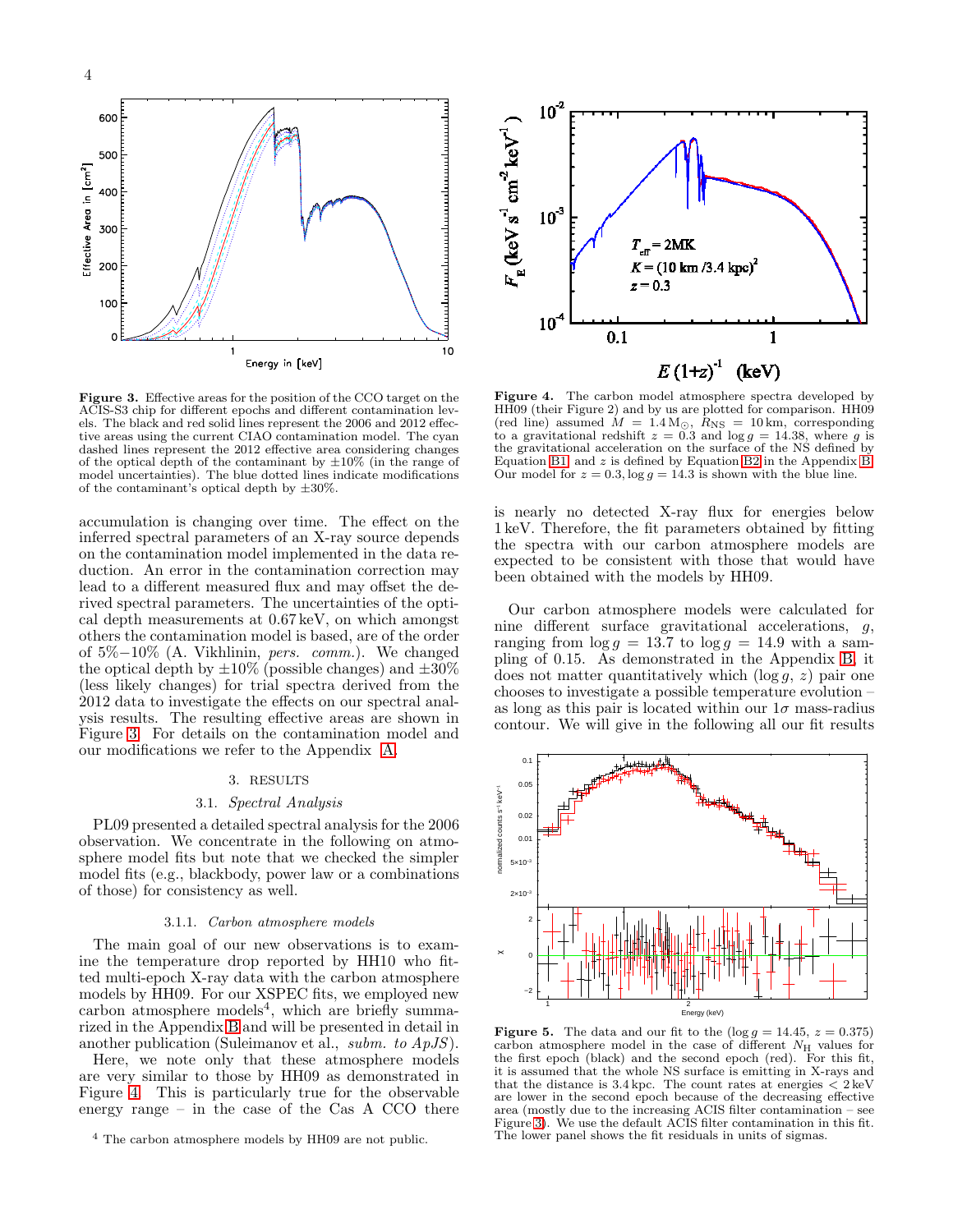for  $(\log g = 14.45, z = 0.375)^5$ , which is the nearest point of our  $(\log g, z)$  grid to the  $(\log g = 14.4534,$  $z = 0.377$  used by HH10.

We considered two cases for the X-ray absorption along the line of sight. In one set of models we required the absorbing  $N_{\rm H}$  to be the same in the two observing epochs, in the other set  $N_{\rm H}$  was allowed to be different. Different  $N_H$  could indicate a changing ISM density along the line of sight, but it could also account for matter distribution changes in the SNR itself. The possibility of a  $N_{\rm H}$  change is supported by several observations. The  $N_{\rm H}$  distribution map by [Hwang & Laming \(2012\)](#page-19-28) (their Figure 1) shows asymmetries with localized  $N_{\rm H}$  enhancements of  $\approx 50\%$ . In the immediate surrounding of the CCO, there are differences of  $\triangle N_{\text{H}} \approx 2 \times 10^{21} \text{ cm}^{-2}$  on a scale of 5''. Regarding the SNR itself, asymmetric matter distributions in shocked (outer SNR) and unshocked (central part filled with cold dust) regions are reported in great detail, e.g., by [DeLaney et al. \(2010](#page-18-2)); [Barlow et al.](#page-18-7)  $(2010)$ ; Rest et al.  $(2011)$ . The CCO environment is also highly dynamic – the SNR as a whole appears to move to the north with a plane of the sky velocity of about  $700 \,\mathrm{km\,s^{-1}}$  [\(Hwang & Laming 2012](#page-19-28)), while the CCO's (highly uncertain) proper motion corresponds to a velocity of around 400 km s<sup>−</sup><sup>1</sup> in the south-east direction (e.g., [DeLaney & Satterfield 2013](#page-18-5), [Fesen et al.](#page-19-12) [2006\)](#page-19-12). It is reasonable to allow for the possibility of a changing effective absorption by the SNR material in the line of sight to the CCO given the overall dynamic and inhomogeneous environment. Similarly, the ISM around the Cas A SNR is known to be very inhomogeneous too, it is assembled in fractal structures which indicate turbulent motions [\(Kim et al. 2008;](#page-19-30) [Fesen et al. 2011\)](#page-18-8). Therefore, we also cannot exclude  $N_{\rm H}$  changes from turbulent ISM clumps. Different  $N_{\rm H}$  values could Different  $N_{\rm H}$  values could also have their origin in an imperfect contamination correction of the ACIS instrument.

We note that, strictly speaking, the extinction models, such as tbabs, are not directly applicable to the absorption by the hot SNR material because the element abundances and temperatures are very different to those in the ISM. We, however, have to use the ISM extinction models as approximate description because of the lack of models for intra-SNR extinction.

The fit results for the different sets of models are listed in Table [1.](#page-5-0) In Figure [5,](#page-3-2) we show the fit and its residuals for the case of different  $N_{\rm H}$  in the two epochs, assuming a fixed distance of 3.4 kpc and X-ray emission from the whole uniformly heated NS surface. In general, our carbon atmosphere models describe the data well. The  $\chi^2_{\nu}$  values of our best fits to the carbon atmosphere models are slightly smaller than those of the best hydrogen atmosphere model fits (see Section [3.1.2\)](#page-7-0). Allowing  $N<sub>H</sub>$  to vary between the two epochs results in slightly different  $N<sub>H</sub>$  values, which are, however, still consistent with each other within errors.



<span id="page-4-1"></span>Figure 6. Temperature confidence contours  $(68\%, 90\%, 99\%)$ for the fit to the  $(\log g = 14.45, z = 0.375)$  carbon atmosphere model for the default ACIS filter contamination. Note that in this and all following contour plots we mark the contour levels for two parameters of interest. The black solid contours mark the fit where the  $N_H$  is set to be the same for both epochs, the red dashed contours mark the fit where the  $N_{\rm H}$  is allowed to be different (see Figure [7](#page-4-0) for a zoom-in version). In both cases, the distance is fixed at 3.4 kpc and the whole NS surface is assumed to emit in X-rays. In contrast to that, the blue dashed contours mark the fit where the normalization is a fit parameter, although it is tied between the epochs.  $N_{\rm H}$  is allowed to be different in the two epochs for this fit. See Table [1](#page-5-0) and text for more details on the individual fits. The dotted black lines mark lines of constant temperature difference as indicated.

The confidence contours of the 2006 and 2012 temperatures are shown in Figures [6](#page-4-1) and [7,](#page-4-0) the latter being a zoom-in version of the central part of the former. The



<span id="page-4-0"></span>Figure 7. Enlarged view on the central part of Figure [6](#page-4-1) employing the same layout.

<sup>&</sup>lt;sup>5</sup> This corresponds to a NS with  $M_{\text{NS}} = 1.647 M_{\odot}$  and  $R_{\text{NS}} =$ 10.33 km.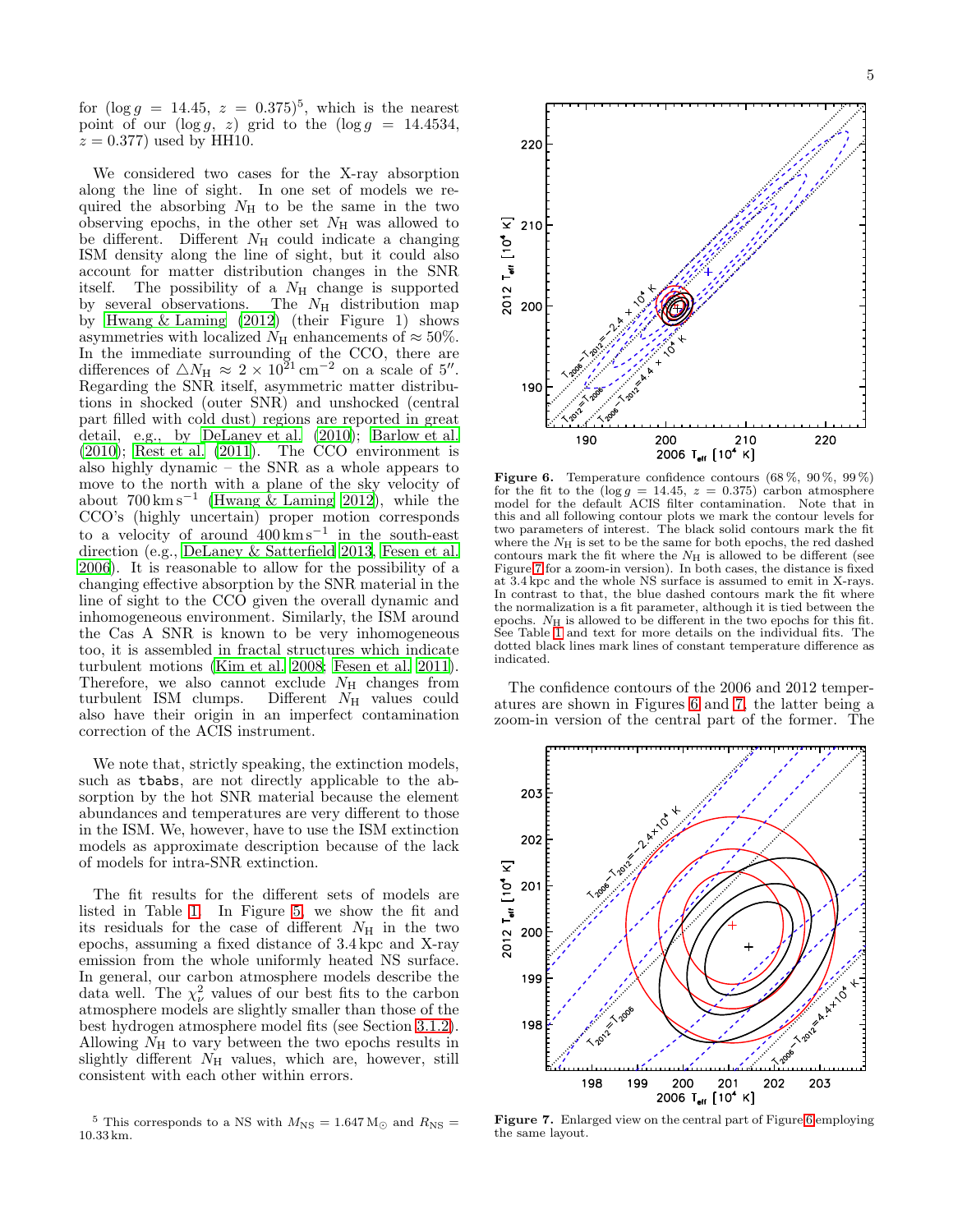<span id="page-5-0"></span>

| Data                             | Norm                                       | $N_{\rm H}$<br>$[10^{22}$ cm <sup>-2</sup> ] | $T_{\text{eff}}$<br>$[10^4 \text{ K}]$             | $\triangle T_{\text{eff}}$<br>$[10^4 \text{ K}]$ | $F_{-13}^{\rm abs}$                                                                 | $F_{-12}^{\mathrm{unabs}}$                                                               | $L_{\rm bol}^{\infty}$<br>$[10^{33} \mathrm{ erg \, s}^{-1}]$ | $\chi^2_{\nu}/\text{d.o.f.}$ |  |
|----------------------------------|--------------------------------------------|----------------------------------------------|----------------------------------------------------|--------------------------------------------------|-------------------------------------------------------------------------------------|------------------------------------------------------------------------------------------|---------------------------------------------------------------|------------------------------|--|
| Normalizations fixed             |                                            |                                              |                                                    |                                                  |                                                                                     |                                                                                          |                                                               |                              |  |
| O <sub>1</sub><br>O <sub>2</sub> | 923<br>923                                 | $2.27 \pm 0.05$<br>$=N_H(O1)$                | $201.4^{+1.1}_{-1.0}$<br>$199.7 \pm 1.1$           | $\cdots$<br>$-1.8 \pm 1.2$<br>$(-0.9\%~TO1)$     | $7.37 \pm 0.17$<br>$6.96 \pm 0.17$<br>$(-5.6\% \; F_{\rm O1}^{\rm abs})$            | $2.93 \pm 0.10$<br>$2.79^{+0.10}_{-0.09}$<br>$(-4.8\% \; F_{\rm O1}^{\rm unabs})$        | $6.6 \pm 0.1$<br>$6.4 \pm 0.1$                                | 1.062/103<br>1.062/103       |  |
| O <sub>1</sub><br>O <sub>2</sub> | 923<br>923                                 | $2.25 \pm 0.06$<br>$2.30 \pm 0.07$           | $201.1 \pm 1.2$<br>$200.1^{+1.3}_{-1.4}$           | $-0.9 \pm 1.8$<br>$(-0.5\%~TO1)$                 | $7.34 \pm 0.18$<br>$6.99 \pm 0.18$<br>$(-4.8\% \; F_{\Omega_1}^{\text{abs}})$       | $2.90^{+0.12}_{-0.11}$<br>$2.83 \pm 0.12$<br>$(-2.4\% \; F_{\rm O1}^{\rm unabs})$        | $6.6 \pm 0.2$<br>$6.4 \pm 0.2$                                | 1.063/102<br>1.063/102       |  |
| Normalizations tied, but free    |                                            |                                              |                                                    |                                                  |                                                                                     |                                                                                          |                                                               |                              |  |
| O <sub>1</sub><br>O <sub>2</sub> | $800^{+270}_{-200}$<br>$800^{+270}_{-200}$ | $2.23 \pm 0.10$<br>$=N_H(O1)$                | $205.9^{+9.5}_{-9.0}$<br>$204.0^{+9.4}_{-8.9}$     | $-1.8^{+1.2}_{-1.3}$<br>$(-0.9\%~T_{O1})$        | $7.35 \pm 0.20$<br>$7.01 \pm 0.17$<br>$(-4.6\% \; F_{\Omega_1}^{\text{abs}})$       | $2.82^{+0.11}_{-0.10}$<br>$2.66^{+0.14}_{-0.13}$<br>$(-5.7\% \ F_{O1}^{\text{unabs}})$   | $6.3^{+0.7}_{-0.6}$<br>$6.0^{+0.7}_{-0.6}$                    | 1.066/102<br>1.066/102       |  |
| O <sub>1</sub><br>O <sub>2</sub> | $810^{+280}_{-200}$<br>$810^{+280}_{-200}$ | $2.21^{+0.11}_{-0.10}$<br>$2.26 \pm 0.12$    | $205.3^{+9.4}_{-9.3}$<br>$204.2^{+9.3}_{-9.0}$     | $-1.1 \pm 1.9$<br>$(-0.5\%~T_{O1})$              | $7.37^{+0.18}_{-0.17}$<br>$7.02 \pm 0.18$<br>$(-4.7\% \; F_{\rm O1}^{\rm abs})$     | $2.83 \pm 0.11$<br>$2.75 \pm 0.13$<br>$(-2.8\% \; F_{\rm O1}^{\rm unabs})$               | $6.2^{+0.8}_{-0.6}$<br>$6.1^{+0.7}_{-0.6}$                    | 1.068/101<br>1.068/101       |  |
| Normalizations free and untied   |                                            |                                              |                                                    |                                                  |                                                                                     |                                                                                          |                                                               |                              |  |
| O <sub>1</sub><br>O <sub>2</sub> | $880^{+440}_{-290}$<br>$740^{+390}_{-250}$ | $2.23_{-0.13}^{+0.26}$<br>$2.23 \pm 0.16$    | $202.5^{+12.9}_{-12.1}$<br>$207.2^{+13.9}_{-13.1}$ | $\cdots$<br>$+5 \pm 19$                          | $7.35 \pm 0.20$<br>$7.04 \pm 0.20$<br>$(+2.3\% \ T_{O1})$ $(-4.3\% \ F_{O1}^{abs})$ | $2.88^{+0.27}_{-0.24}$<br>$2.69^{+0.28}_{-0.25}$<br>$(-6.6\% \; F_{\rm O1}^{\rm unabs})$ | $6.5^{+1.1}_{-0.8}$<br>$5.9^{+1.0}_{-0.8}$                    | 1.076/100<br>1.076/100       |  |

Table 1 Fit results for the carbon atmosphere models with  $\log g = 14.45$  and  $z = 0.375$ 

Note. — The fits were done simultanously for O1 and O2 (first and second observation epoch, respectively). The normalization is defined as  $\mathcal{N} = R_{\rm NS}^2/d_{10\rm kpc}^2$ , where  $R_{\rm NS}$  is the NS radius in km, and  $d_{10\rm kpc}$  is the distance in 10 kpc.  $\mathcal{N} = 923$  corresponds to the distance of 3.4 kpc assuming emission from the whole uniformly heated surface of a neutron star with  $\log g = 14.45$  and  $z = 0.375$ . Fluxes are given for the energy range of 0.6-6 keV.  $F_{-13}^{\text{abs}}$  is the absorbed flux in units of  $10^{-13} \text{ erg cm}^{-2} \text{ s}^{-1}$ , while  $F_{-12}^{\text{unabs}}$  is the unabsorbed flux in units of  $10^{-12} \text{ erg cm}^{-2} \text{ s}^{-1}$ . All errors indicate the 90% confidence level for one parameter of interest. The bolometric luminosity at inifinity is calculated as  $L_{\text{bol}}^{\infty} = 4\pi\sigma R_{\text{Em}}^{\infty} {}^{2}T_{\text{eff}}^{\infty4} = 4\pi\sigma 10^{10} \mathcal{N} d_{10\text{kpc}}^{2} T_{\text{eff}}^{\{4}} (1+z)^{-2} \text{ erg s}^{-1}$ . The temperature differences were calculated using the temperature values before rounding. The temperature uncertainties were determined from the 90% confidence contours for one parameter of interest, which are a factor 0.77 the contour levels for two parameters of interest shown in, e.g., Figures [6](#page-4-1) and [7.](#page-4-0) Similarly, the luminosity uncertainties were determined from the 90% confidence contours in temperature and normalization, e.g., in Figure [9,](#page-6-0) if the normalizations were fit parameters.

models represented in these figures consider three cases: tied and untied  $N_{\rm H}$  values for a fixed normalization (which assumes that the whole NS is emitting at  $d = 3.4 \text{kpc}$  and untied  $N_H$  values for free but tied normalizations (allowing an uncertainty in either the NS emission area and/or the NS distance). In Table [1](#page-5-0) we also list the case of free and untied normalizations (allowing the emission area to be different in the two epochs). It is evident from the fit results in Table [1](#page-5-0) and Figure [6](#page-4-1) that the errors of the individual temperatures are significantly larger (about a factor 9) if the carbon atmosphere normalization (i.e., distance or emitting area) is a free fit parameter. Yet, Figure [6](#page-4-1) also shows that, due to the strong correlations of the fit parameters, the uncertainty in the *temperature difference* is virtually the same – regardless of whether the normalization is a fit parameter or not. Therefore, we can restrict our discussion of the temperature change in the following to the cases of fixed normalizations, although the absolute temperatures are in fact much more uncertain. Note that in the case of free and untied normalizations, the best fit actually indicates an (insignificant) temperature increase from 2006 to 2012. Figure [7](#page-4-0) provides an enlarged view on the comparison of the two cases with fixed normalizations – tied and untied  $N_{\rm H}$  in the two epochs. While the temperatures of the two epochs are consistent with each other within the 68% confidence contour in the case of varying  $N_{\rm H}$ , they are consistent with each other only within the 99% confidence contour if  $N_{\rm H}$  is the same for both epochs. Thus, in general, although the best-fit temperature in 2012 is found to be slightly lower than in 2006, the temperature difference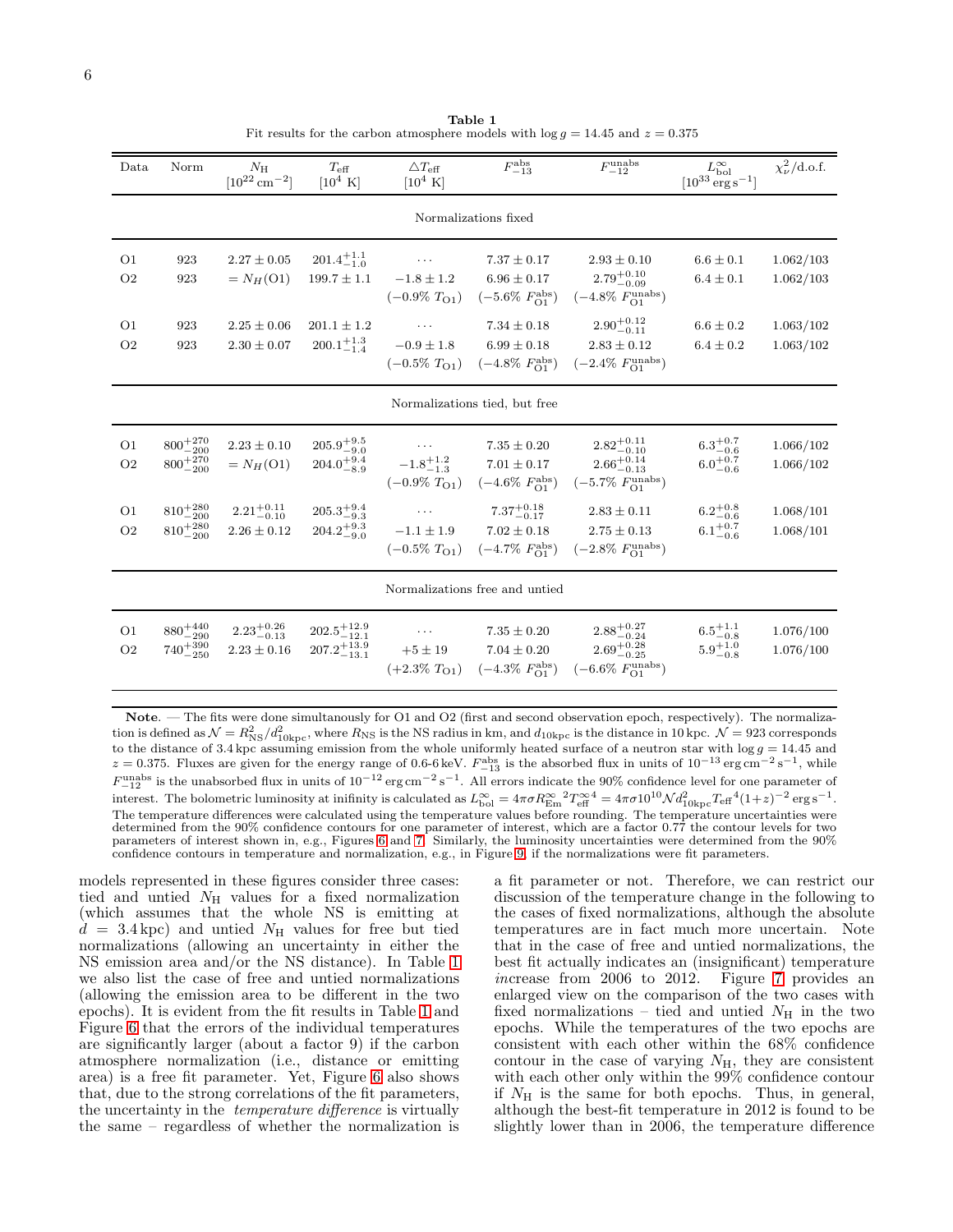

<span id="page-6-1"></span>Figure 8. Temperature versus  $N_{\rm H}$  confidence contours (68%,  $90\%, 99\%$  for the fit to the  $(\log g = 14.45, z = 0.375)$  carbon atmosphere model. For these fits, it is assumed that the whole NS surface is emitting in X-rays and that the distance is 3.4 kpc. The black contours mark the fit where  $N_H$  is set to be the same for both epochs, the red contours mark the fit where the  $N_{\rm H}$  is allowed to be different. The solid line contours indicate the 2006 values while the dashed line contours indicate the 2012 values. For more details see Table [1](#page-5-0) and text.

is less than 1%, and its significance is  $< 3\sigma$ .

Figure [8](#page-6-1) shows confidence contours for temperatures and  $N_{\rm H}$  in the case of fixed normalizations. The derived temperatures are strongly correlated $6$  with the equivalent hydrogen column density  $N_{\rm H}$ . Although the best-fit values are different in the two epochs, they are consistent with each other within the 90% confidence contour for the two model setups – the one where  $N_{\rm H}$  is set to be the same for both epochs, and the other one where  $N_{\rm H}$  is allowed to be different.

The temperatures are also strongly correlated with the normalization(s) if tied or free normalizations are fit parameters. The normalization is defined as  $\mathcal{N} = R_{\text{NS}}^2 d_{10\text{kpc}}^{-2}$ , where  $d_{10\text{kpc}}$  is the distance in units of 10 kpc, and  $R_{\text{NS}}$  is in km. If only a part of the NS surface is emitting, one can formally define an equivalent sphere with radius  $R_{\text{Em}}$  such that  $\mathcal{N} = R_{\text{Em}}^2 d_{10\text{kpc}}^{-2}$ . Fitting for the normalizations allows one to discuss the following effects. First, the distance has an uncertainty,  $d = 3.4_{-0.1}^{+0.3}$  kpc [\(Reed et al. 1995](#page-19-10)). A distance different from 3.4 kpc would equally influence the normalizations at both epochs. Second, the effective emission area might change if only a part of the NS surface is emitting in X-rays. This effect would lead to different normalizations in the two epochs. Table [1](#page-5-0) lists our fit results for all these cases. Figure [9](#page-6-0) shows confidence contours for temperatures and normalizations in the case of a fit

where both normalizations are free fit parameters. The normalizations are consistent with the value expected for the case of the whole NS surface emitting at 3.4 kpc. The uncertainties of independent normalizations overlap as well, although the actual best-fit effective emission areas are slightly different in the two epochs.

We used the cflux model to estimate the absorbed and unabsorbed fluxes and their confidence levels in the energy range 0.6 keV to 6 keV, see Table [1.](#page-5-0) The best-fit 2012 fluxes are lower than the 2006 fluxes. The best-fit absorbed flux changes range from 4% to 6%, depending on whether parameters  $(N_H, \mathcal{N})$  have been tied or not. The range for the unabsorbed flux changes is 2% to 7%. The unabsorbed fluxes at the two epochs are consistent with each other at the 90% confidence level regardless of the model setup ( $N_{\rm H}$  the same or different,  $\mathcal N$  free, tied or fixed).

Figure [10](#page-7-1) shows the confidence contours of the absorbed fluxes for free untied  $\mathcal N$  and free  $N_{\rm H}$ . The difference of the absorbed flux is  $\triangle F_{-13}^{\text{abs}} = -0.31 \pm 0.28$ (90% confidence level for one parameter of interest). If the parameters are tied, the confidence contours look similar, but the flux difference can be more significant (Figure [10\)](#page-7-1). For instance, if the normalizations are fixed and  $N_{\rm H}$  is set to be the same, the difference of the absorbed flux is  $\triangle F_{-13}^{\text{abs}} = -0.41 \pm 0.23$ . For all considered models, however, the differences of the



<span id="page-6-0"></span>Figure 9. Temperature versus normalization confidence contours  $(68\%, 90\%, 99\%)$  for the fit to the  $(\log g = 14.45, z = 0.375)$  carbon atmosphere model with different free normalizations,  $\mathcal{N} =$  $R_{\text{Em}}^2 d_{10\text{kpc}}^{-2}$ , where  $R_{\text{Em}}$  (in km) is the radius of an equivalent sphere with the same emission area, and  $d_{10\mathrm{kpc}}$  is the distance in units of 10 kpc. If the whole uniformly heated NS surface is emitting at  $d = 3.4$  kpc, the expected normalization is 923 (marked with the vertical blue line). The distance uncertainty of  $(+0.3,$ −0.1) kpc translates into a normalization range for the uniformly emitting NS (marked by the dotted-dashed blue lines). The 2006 and 2012 confidence contours are plotted in black and red, respectively. The dashed black lines are lines of constant bolometric luminosity at infinity  $L_{\text{bol}}^{\infty}$  for a distance of 3.4 kpc.

<sup>6</sup> Notice that this is a positive correlation because of the fixed normalizations – in contrast to the negative correlation for the hydrogen atmosphere fits (Figure [14\)](#page-10-0) where the hydrogen atmosphere model normalizations are free parameters.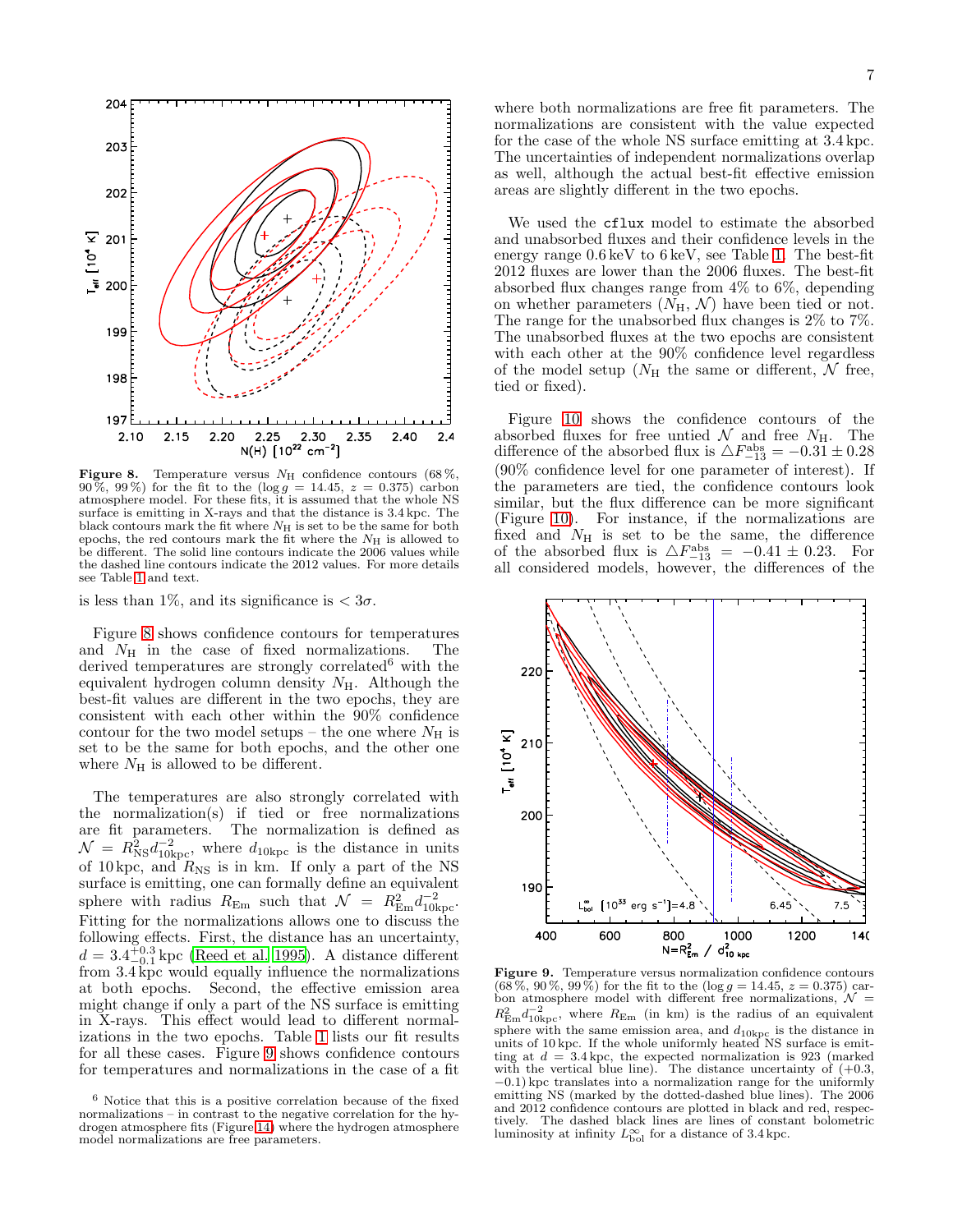absorbed fluxes are still below the  $3\sigma$  significance level.

To investigate the origin of the apparently lower fluxes in the second epoch, we obtained the 'unfolded' flux spectrum (Figure [11\)](#page-7-2) using XSPEC and our best-fit carbon atmosphere model with free  $\mathcal N$  and free  $N_{\rm H}$  (Table [1\)](#page-5-0). As a cautionary note we emphasize that the data points in the unfolded flux spectra depend on the applied model. The photon fluxes of the 2012 observation are lower than the 2006 photon fluxes in the energy range 1.1 keV to 2.0 keV, most prominently for  $\approx 1.4-1.8$  keV, and more so for the data points than for the model values. Applying the cflux model, the differences of the absorbed fluxes in these energy ranges are  $\triangle F^{\rm abs}_{-13}$  =  $-0.17 \pm 0.10$  for  $1.1 - 2.0$  keV and  $\triangle F^{\rm abs}_{-13} = -0.09 \pm 0.06$ for 1.4−1.8 keV (both 90% confidence levels). Thus, the significance for the flux drop increases from  $1.8\sigma$  to  $2.8\sigma$ for the carbon atmosphere model with free  $\mathcal N$  and free  $N_{\rm H}$  if a smaller energy range is considered.

This deficit is not due to the decreasing effective area (assuming the default calibration is correct), contrary to the deficit in the 2012 count rate spectrum (Fig [5\)](#page-3-2). The strongest hint of a flux decrease in the data points is seen in the energy range of  $\approx 1.4 - 1.8 \,\text{keV}$ . At the same time we see no flux decrease at energies  $\geq 2 \text{ keV}$ , which suggests that the overall apparent flux decrease is not caused by a changing NS surface temperature. Since the unfolded spectra are model dependent, we also checked the result for the model with the largest absorbed flux change and a temperature drop (fixed  $\mathcal{N}$ , tied  $N_{\rm H}$ ; see Table [1\)](#page-5-0). The residuals with respect



<span id="page-7-1"></span>Figure 10. The confidence contours  $(68\%, 90\%, 99\%)$  of the absorbed fluxes derived from the fit to the (log  $g = 14.45$ ,  $z =$  $(0.375)$  carbon atmosphere model using the cflux model component in XSPEC. Black contours represent the results of the model with free normalizations and free  $N_{\rm H}$ , red contours represent the results of the model with fixed normalizations and the same  $N_{\rm H}$  in both epochs. The energy range for these absorbed fluxes is 0.6 keV to 6.0 keV, the same energy range used for the flux values in Table [1.](#page-5-0) The straight dotted line is the line of equal fluxes in the two epochs.



<span id="page-7-2"></span>**Figure 11.** The unfolded flux using the fit to the  $(\log g = 14.45,$  $z = 0.375$ ) carbon atmosphere model with free N and free N<sub>H</sub> for the first epoch (black) and second epoch (red). The energy range 1.1-2 keV is responsible for the apparent flux decrease.

to the model persist nearly unchanged for this model. Therefore, we conclude that we see flux deviations from the model in the energy range of  $\approx 1.4 - 1.8 \,\text{keV}$  for all the models considered in Table [1,](#page-5-0) and this effect cannot be explained by a temperature change. Interestingly, there is an excess of the data points with respect to the 2006 model spectrum and a lack of such excess in the 2012 data (Figure [11\)](#page-7-2). This may hint at an inconsistency in the default ACIS responses or a varying background contribution unaccounted for in our analysis.

#### 3.1.2. Hydrogen atmosphere models

<span id="page-7-0"></span>We used the NS hydrogen atmosphere models [\(Pavlov et al. 1995;](#page-19-31) [Zavlin et al. 1996\)](#page-19-32), NSA in XSPEC; to fit the data of the two epochs simultaneously. Similarly to PL09, the NSA models with high magnetic fields  $(B = 10^{12} \text{ G or } B = 10^{13} \text{ G})$  result in worse fits (reduced



<span id="page-7-3"></span>Figure 12. The data and our best hydrogen atmosphere (NSA) model fit in the case of varying emission areas and different  $N_{\rm H}$ values for the first epoch (black) and the second epoch (red). The lower panel shows the fit residuals in units of sigmas. See Table [2](#page-8-0) for more details on the fit.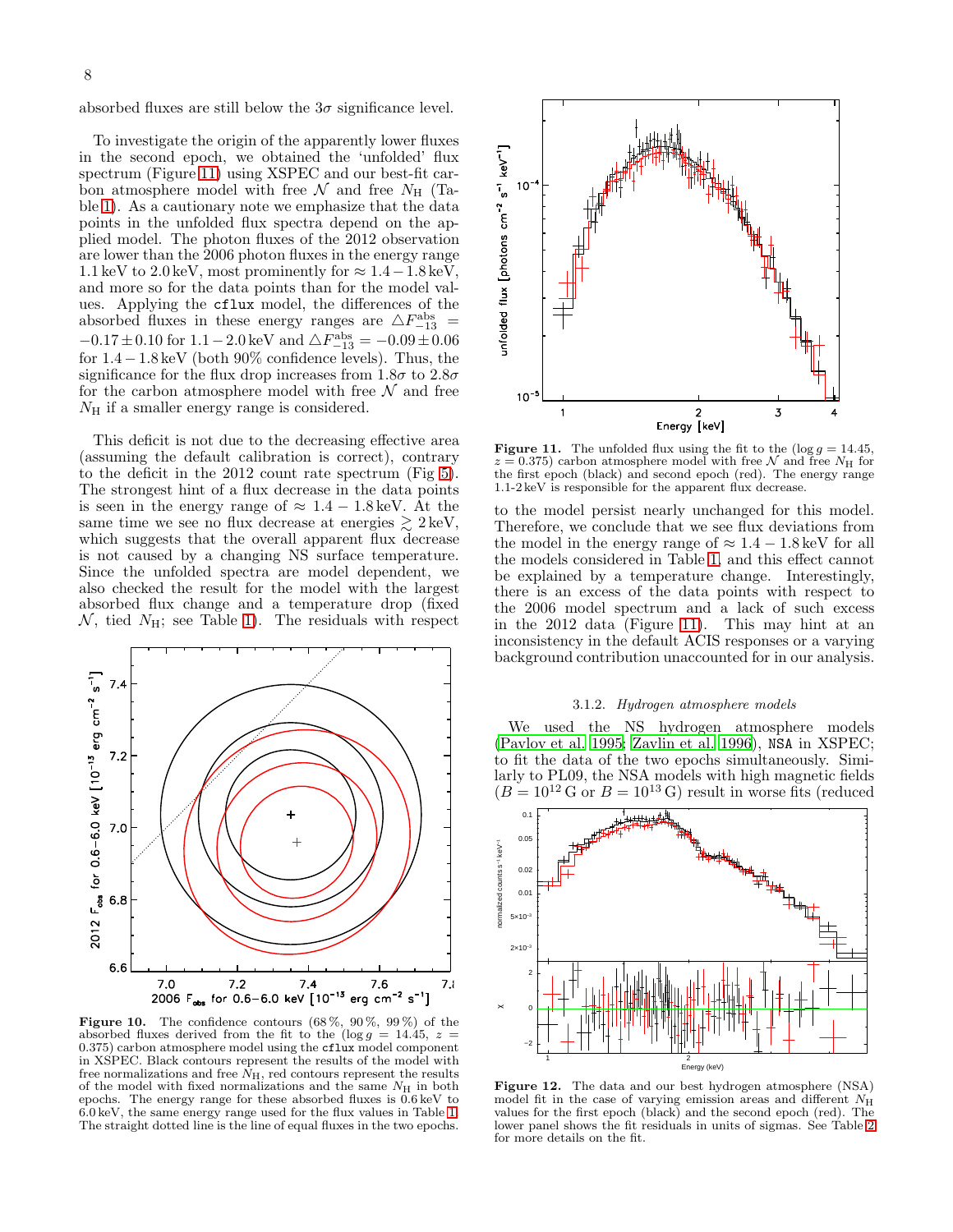<span id="page-8-0"></span>

| Data                             | $N_{\rm H}$<br>$[10^{22}$ cm <sup>-2</sup> ]     | $R_{\rm Em}^2/R_{\rm NS}^2$                                            | $T_{\rm eff}$<br>$[10^4 \text{ K}]$ | $\triangle T_{\text{eff}}$<br>$[10^4 \text{ K}]$ | $F^{\rm abs}_{-13}$                                                                        | $F_{-12}^{\rm unabs}$                                                           | $L_{\rm bol}^{\infty}$<br>$[10^{33}\,{\rm erg\,s^{-1}}]$ | $\chi^2_{\nu}/\mathrm{d.o.f.}$ |  |
|----------------------------------|--------------------------------------------------|------------------------------------------------------------------------|-------------------------------------|--------------------------------------------------|--------------------------------------------------------------------------------------------|---------------------------------------------------------------------------------|----------------------------------------------------------|--------------------------------|--|
| Normalizations tied              |                                                  |                                                                        |                                     |                                                  |                                                                                            |                                                                                 |                                                          |                                |  |
| O <sub>1</sub><br>O <sub>2</sub> | $2.01^{+0.10}_{-0.09}$<br>$=N_H(O1)$             | $0.086^{+0.021}_{-0.014}$<br>$=R_{\rm Em}^2/R_{\rm NS}^2(01)$          | $317\pm11$<br>$314^{+10}_{-11}$     | $-3 \pm 2$                                       | $7.35^{+0.20}_{-0.19}$<br>$7.02 \pm 0.17$<br>$(-1.0\% T_{O1})$ $(-4.5\% F_{O1}^{abs})$     | $2.3 \pm 0.1$<br>$2.2 \pm 0.1$<br>$(-5.7\% \ F_{O1}^{\text{unabs}})$            | $3.6^{+0.1}_{-0.2}$<br>$3.5 \pm 0.1$                     | 1.08/102<br>1.08/102           |  |
| O <sub>1</sub><br>O <sub>2</sub> | $1.99^{+0.11}_{-0.09}$<br>$2.04^{+0.12}_{-0.10}$ | $0.087^{+0.021}_{-0.021}$<br>$= R_{\text{Em}}^2 / R_{\text{NS}}^2(01)$ | $316 \pm 11$<br>$314^{+10}_{-11}$   | $-2\pm 3$                                        | $7.35^{+0.20}_{-0.19}$<br>$7.02 \pm 0.18$<br>$(-0.5\% \ T_{O1})$ $(-4.5\% \ F_{O1}^{abs})$ | $2.3 \pm 0.2$<br>$2.2 \pm 0.1$<br>$(-4.7\% \ F_{O1}^{\text{unabs}})$            | $3.6^{+0.3}_{-0.1}$<br>$3.5^{+0.3}_{-0.1}$               | 1.08/101<br>1.08/101           |  |
| Normalizations free and untied   |                                                  |                                                                        |                                     |                                                  |                                                                                            |                                                                                 |                                                          |                                |  |
| O <sub>1</sub><br>O <sub>2</sub> | $2.01^{+0.10}_{-0.09}$<br>$=N_H(O1)$             | $0.093^{+0.025}_{-0.017}$<br>$0.081^{+0.021}_{-0.015}$                 | $313 \pm 12$<br>$318\pm13$          | $+5 \pm 12$<br>$(+1.7\%~T_{O1})$                 | $7.36_{-0.16}^{+0.17}$<br>$7.04^{+0.16}_{-0.17}$<br>$(-4.3\% \, F_{\rm O1}^{\rm abs})$     | $2.3^{+0.2}_{-0.1}$<br>$2.2\pm0.1$<br>$(-4.5\% \; F_{\Omega_1}^{\text{unabs}})$ | $3.7^{+0.3}_{-0.2}$<br>$3.5^{+0.3}_{-0.1}$               | 1.08/101<br>1.08/101           |  |
| O <sub>1</sub><br>O <sub>2</sub> | $2.01^{+0.14}_{-0.11}$<br>$2.00^{+0.16}_{-0.14}$ | $0.093^{+0.033}_{-0.021}$<br>$0.080^{+0.031}_{-0.020}$                 | $312^{+14}_{-15}$<br>$318 \pm 17$   | $+6 \pm 22$                                      | $7.36^{+0.16}_{-0.17}$<br>$7.04 \pm 0.17$<br>$(+2.0\% \t TO1)$ $(-4.3\% \t FO1abs)$        | $2.3 \pm 0.2$<br>$2.2\pm0.2$<br>$(-4.5\% \ F_{O1}^{\text{unabs}})$              | $3.7^{+0.5}_{-0.3}$<br>$3.4^{+0.5}_{-0.3}$               | 1.09/100<br>1.09/100           |  |

Table 2 XSPEC NSA fit results

Note. — The fits are done simultanously for O1 and O2 (first and second observation epoch, respectively) with the same  $R_{\rm NS} = 10 \text{ km}$  ( $R_{\rm NS}^{\infty} = 13.06 \text{ km}$ ),  $M_{\rm NS} = 1.4 \text{ M}_{\odot}$ . A distance  $d = 3.4 \text{ kpc}$  is assumed to calculate  $R_{\rm Em}^2/R_{\rm NS}^2$  from the model normalization.  $T_{\rm eff}$  is the unredshifted effective temperature. confidence level for one parameter of interest. The bolometric luminosity at inifinity is calculated as  $L_{\text{bol}}^{\infty} = 4\pi\sigma R_{\text{Em}}^{\infty} T_{\text{eff}}^{\infty}$ . The luminosity and temperature uncertainties were determined from the 90% confidence contours for one parameter of interest, which are a factor 0.77 the contours for two parameters of interest in Figures [15](#page-10-1) and [13.](#page-8-1)



<span id="page-8-1"></span>Figure 13. Temperature confidence contours  $(68\%, 90\%, 99\%)$ for our NSA model fits with varying emission areas (see Table [2\)](#page-8-0) The black solid contours correspond to the fit where the  $N_{\rm H}$  is set to be the same for both epochs, the red dashed contours correspond to the fit where the  $N_{\rm H}$  is allowed to be different in the two epochs.

 $\chi^2_{\nu} = 1.4$  and 1.5 for  $\nu = 101$  degrees of freedom) than the NSA model with a low magnetic field  $(B < 10^{10} \text{ G},$  $\chi^2_{\nu} = 1.1$ ). The results of the latter are given in Table [2.](#page-8-0) In addition to the small magnetic field, we used the model with fixed  $R_{\text{NS}} = 10 \text{ km}$  ( $R_{\text{NS}}^{\infty} = 13.06 \text{ km}$ ) and  $M_{\text{NS}} = 1.4 \, \text{M}_{\odot} \text{ (log } g = 14.39, \, z = 0.306\text{).}$  As outlined in Section [3.1.1,](#page-3-3) we cannot exclude  $N_{\rm H}$  variability. Therefore, we checked whether allowing  $N_{\rm H}$  to vary between the observations gives different fit values but found that the change of  $N_{\rm H}$  is much smaller than the  $N_{\rm H}$  uncertainties. The fit in the case of different  $N_{\rm H}$  and varying emission area sizes is shown in Figure [12.](#page-7-3) In general, low magnetic field NSA models fit the spectra of both epochs well. Even better fits are obtained for the two-component NSA+NSA models (see PL09). Here, we do not investigate these two-component models because the temperature uncertainties would be too large to address any temperature change. We assume a distance of  $d = 3.4$  kpc to calculate the ratio  $R_{\text{Em}}^2/R_{\text{NS}}^2$  from the NSA normalization, where  $R_{\text{Em}}^2$  is the effective emission radius. The temperatures, emission areas and unabsorbed fluxes are the same for both epochs, considering fit uncertainties (see Table [2\)](#page-8-0). The best-fit absorbed and unabsorbed flux decreases in the energy range 0.6-6 keV are  $\sim 4\%$ to ~ 6% but their significance does not exceed the  $3\sigma$ level. If the same emission area sizes are assumed in both epochs, the flux decrease is formally due to a slight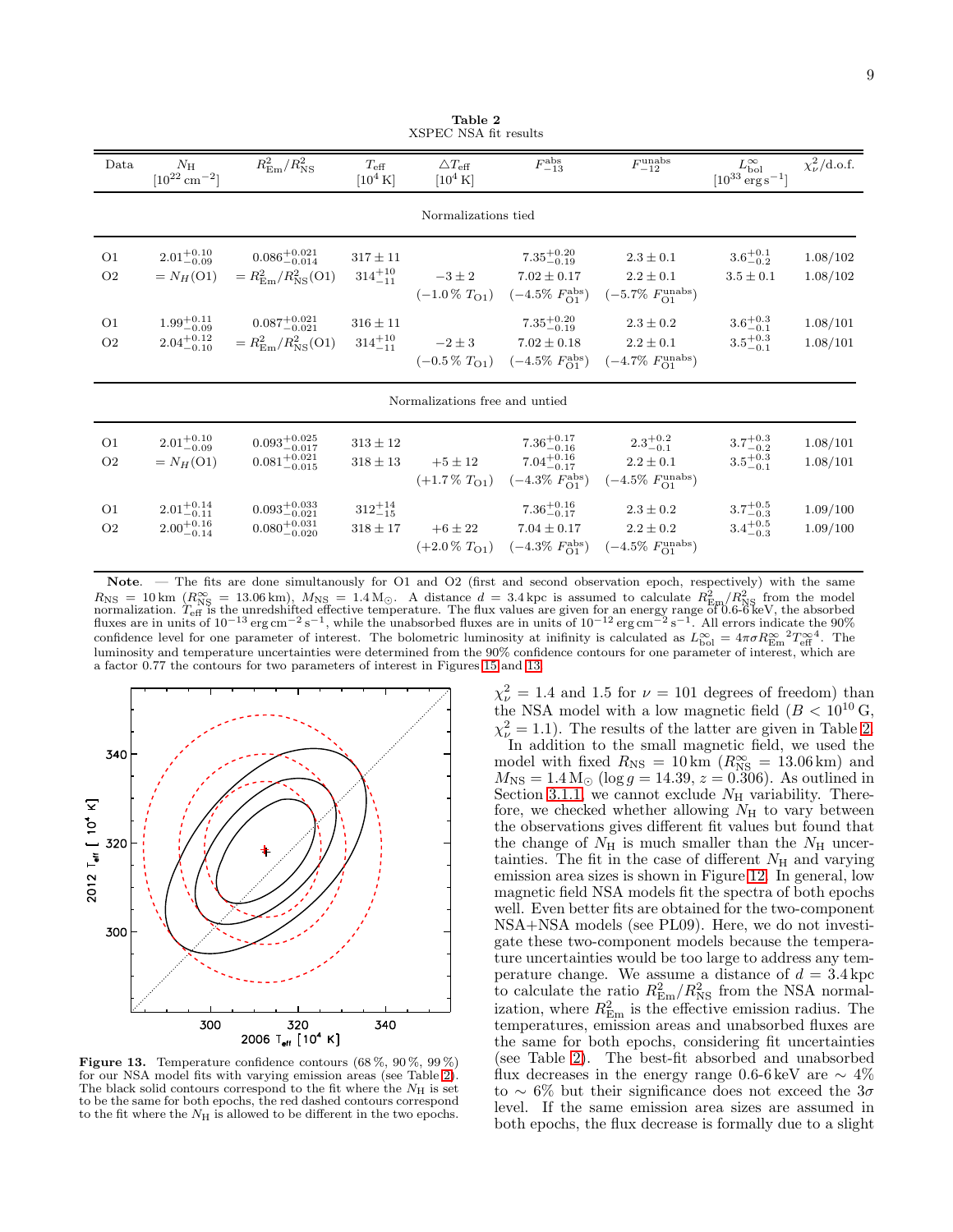<span id="page-9-0"></span>Table 3 Fit results for a modified thickness of the ACIS contaminant, using carbon atmosphere models with  $\log g = 14.45$  and  $z = 0.375$  with fixed normalizations in both epochs

| Data                                | $\triangle l/l$ | $N_{\rm H}$<br>$[10^{22}$ cm <sup>-2</sup> ] | $T_{\rm eff}$<br>$[10^4 \text{ K}]$            | $\triangle T_{\text{eff}}$<br>$[10^4 \text{ K}]$               | $F_{-13}^{\rm abs}$                | $F_{-12}^{\mathrm{unabs}}$                | $\chi^2_\nu/\text{d.o.f.}$ |  |  |
|-------------------------------------|-----------------|----------------------------------------------|------------------------------------------------|----------------------------------------------------------------|------------------------------------|-------------------------------------------|----------------------------|--|--|
| the same $N_{\rm H}$ in both epochs |                 |                                              |                                                |                                                                |                                    |                                           |                            |  |  |
| O <sub>1</sub><br>O <sub>2</sub>    | $+10\%$         | $2.26 \pm 0.05$<br>$=N_H(O1)$                | $201.2^{+1.1}_{-1.0}$<br>$199.9^{+1.0}_{-1.1}$ | $\cdots$<br>$-1.4 \pm 1.1$<br>$(-0.7\%~T_{O1})$                | $7.35 \pm 0.17$<br>$7.03 \pm 0.17$ | $2.92 \pm 0.10$<br>$2.81^{+0.10}_{-0.09}$ | 1.058/103<br>1.058/103     |  |  |
| O <sub>1</sub><br>O <sub>2</sub>    | $+30\%$         | $2.23 \pm 0.05$<br>$=N_H(O1)$                | $200.9^{+1.0}_{-1.1}$<br>$200.2^{+1.0}_{-1.1}$ | $\cdots$<br>$-0.7 \pm 1.1$<br>$(-0.3\%~T_{O1})$                | $7.32 \pm 0.17$<br>$7.18 \pm 0.17$ | $2.88 \pm 0.10$<br>$2.84^{+0.10}_{-0.09}$ | 1.065/103<br>1.065/103     |  |  |
| O1<br>O <sub>2</sub>                | $-10%$          | $2.29 \pm 0.05$<br>$=N_H(O1)$                | $201.6 \pm 1.0$<br>$199.5 \pm 1.1$             | $\ldots$<br>$-2.1 \pm 1.1$<br>$(-1.1\% T_{O1})$                | $7.38 \pm 0.17$<br>$6.89 \pm 0.17$ | $2.95 \pm 0.10$<br>$2.78^{+0.10}_{-0.09}$ | 1.071/103<br>1.071/103     |  |  |
| O <sub>1</sub><br>O <sub>2</sub>    | $-30\%$         | $2.31 \pm 0.05$<br>$=N_H(O1)$                | $202.0^{+1.1}_{-1.0}$<br>$199.1 \pm 1.1$       | $\sim 100$ km s $^{-1}$<br>$-2.9 \pm 1.1$<br>$(-1.4\%~T_{O1})$ | $7.41 \pm 0.17$<br>$6.75 \pm 0.17$ | $2.98 \pm 0.10$<br>$2.75^{+0.10}_{-0.09}$ | 1.107/103<br>1.107/103     |  |  |
|                                     |                 |                                              |                                                | different $N_{\rm H}$ in the two epochs                        |                                    |                                           |                            |  |  |
| O <sub>1</sub><br>O <sub>2</sub>    | $+10%$          | $2.25\pm0.06$<br>$2.27 \pm 0.07$             | $201.1 \pm 1.2$<br>$200.1^{+1.3}_{-1.4}$       | $\cdots$<br>$-1.0 \pm 1.8$<br>$(-0.5\%~T_{O1})$                | $7.34 \pm 0.18$<br>$7.04 \pm 0.18$ | $2.90^{+0.12}_{-0.11}$<br>$2.82 \pm 0.12$ | 1.066/102<br>1.066/102     |  |  |
| O <sub>1</sub><br>O <sub>2</sub>    | $+30\%$         | $2.25 \pm 0.06$<br>$2.21 \pm 0.07$           | $201.1 \pm 1.2$<br>$199.9^{+1.3}_{-1.4}$       | $\cdots$<br>$-1.1 \pm 1.8$<br>$(-0.6\%~TO1)$                   | $7.34 \pm 0.18$<br>$7.15 \pm 0.18$ | $2.90^{+0.12}_{-0.11}$<br>$2.81 \pm 0.12$ | 1.072/102<br>1.072/102     |  |  |
| O1<br>O <sub>2</sub>                | $-10%$          | $2.25 \pm 0.06$<br>$2.33 \pm 0.07$           | $201.1 \pm 1.2$<br>$200.2^{+1.3}_{-1.4}$       | $\cdots$<br>$-0.9\pm1.8$<br>$(-0.4\%~T_{O1})$                  | $7.34 \pm 0.18$<br>$6.94 \pm 0.18$ | $2.90 \pm 0.12$<br>$2.83 \pm 0.12$        | 1.060/102<br>1.060/102     |  |  |
| O1<br>O <sub>2</sub>                | $-30\%$         | $2.25 \pm 0.06$<br>$2.39 \pm 0.07$           | $201.1 \pm 1.2$<br>$200.3^{+1.3}_{-1.4}$       | $\cdots$<br>$-0.7 \pm 1.8$<br>$(-0.4\%~T_{O1})$                | $7.34\pm0.18$<br>$6.83 \pm 0.17$   | $2.90^{+0.12}_{-0.11}$<br>$2.84 \pm 0.12$ | 1.055/102<br>1.055/102     |  |  |

Note. — The same definitions as in Table [1](#page-5-0) are used in this table. The effective area of the second epoch has been modified to check different contamination uncertainty ranges as described in Appendix [A.](#page-15-0) The change of the thickness of the contamination layer is indicated in the column  $\Delta l/l$ . For example, "O2+10%" indicates an increase of the contamination layer thickness, thus, its optical depth by 10%, the same for all photon energies. All fits were done for fixed normalizations,  $\mathcal{N} = 923$ , which corresponds to the distance of 3.4 kpc assuming emission from the whole uniformly heated surface of a neutron star with  $\log g = 14.45$  and  $z = 0.375$ . As in Table [1,](#page-5-0) all errors indicate the 90% confidence level for one parameter of interest. The temperature differences were calculated using the temperature values before rounding. The errors of the temperature difference were determined from the 90% confidence contours.

temperature decrease. If instead the emission area is allowed to change, the slight decreases of the best-fit fluxes can be attributed to the decrease of the best-fit emission areas. The seen increases of the best-fit temperatures in this case are within the 68 % confidence levels (Figure [13](#page-8-1) and Table [2,](#page-8-0) one parameter of interest for the considered temperature difference). The 68 % confidence contours (two parameters of interest) of both epochs also overlap in the temperature versus  $N_{\rm H}$  plot (Figure [14\)](#page-10-0) and the temperature versus emission area plot (Figure [15\)](#page-10-1). All the inferred emission areas are, however, a factor of  $\sim 10$ smaller than the NS surface area.

## 3.2. The effect of the ACIS contamination uncertainty

To investigate the impact of the uncertainty in the optical depth of the ACIS contamination, we used the carbon atmosphere models. Applying modified effective areas for the second epoch produced as described in the Appendix [A,](#page-15-0) we used the  $log g = 14.45$ ,  $z = 0.375$  carbon atmosphere model with fixed normalizations in the fits of the two epochs. The results are listed in Table [3.](#page-9-0)

In the case of the same  $N<sub>H</sub>$  in both epochs, a larger optical depth (i.e., increased thickness in 2012) of the contamination layer leads to smaller  $N_{\rm H}$ , temperature and flux differences (see Table [3](#page-9-0) and Figure [16\)](#page-10-2). A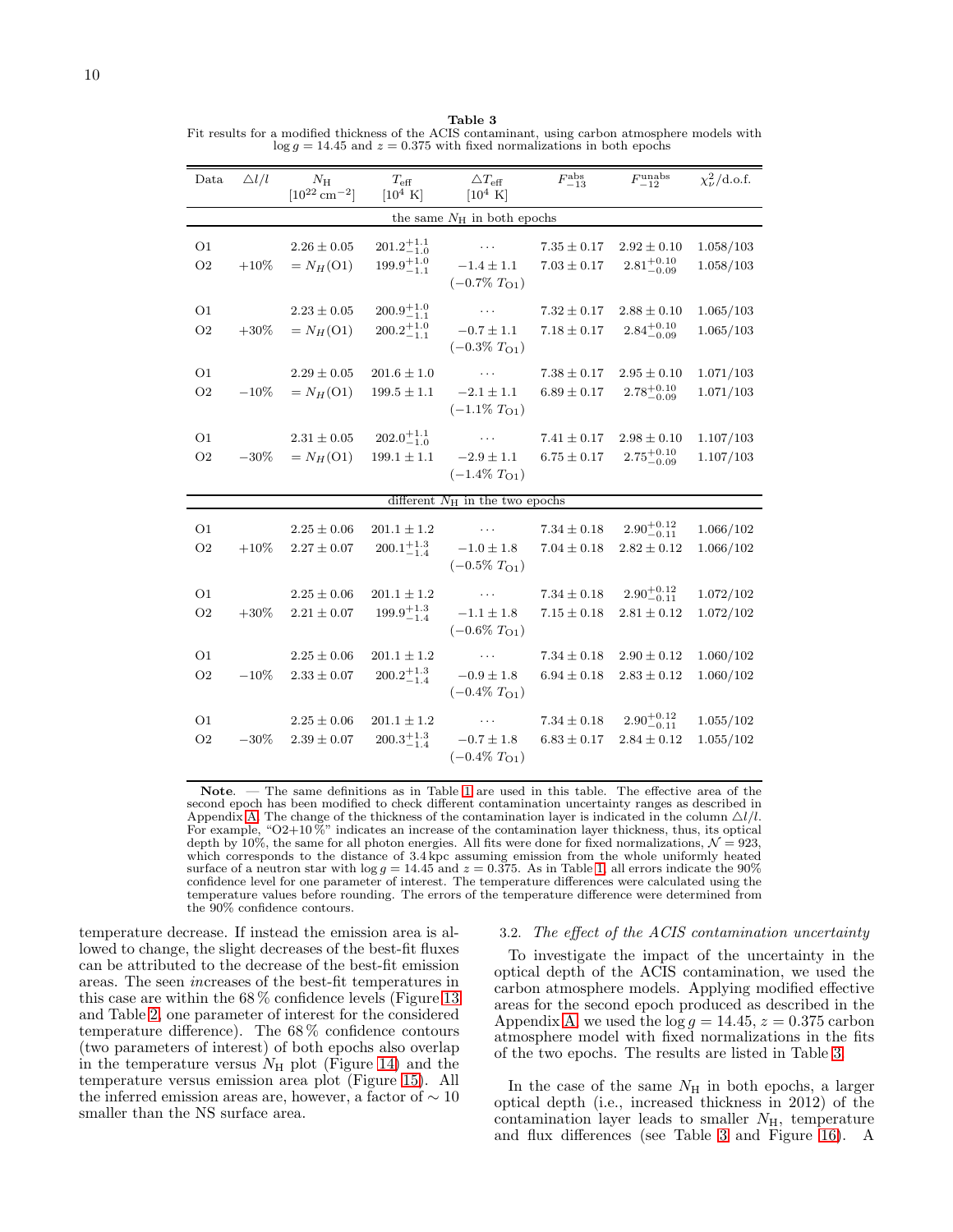

<span id="page-10-0"></span>Figure 14. Temperature versus  $N_{\rm H}$  confidence contours (68%, and 99 %) for our NSA model fits allowing varying emission areas (see Table [2\)](#page-8-0). The black contours mark the fit where  $N_{\rm H}$  is set to be the same for both epochs, the red contours mark the fit where  $N<sub>H</sub>$  is allowed to be different in the two epochs. Solid lines indicate contours of the 2006 data, dashed lines contours of the 2012 data.



<span id="page-10-1"></span>**Figure 15.** Confidence contours  $(68\%, 90\%, 99\%)$  of our NSA model fits (see Table [2\)](#page-8-0) for the temperature versus the ratio of the effective emission area to the surface area of a  $R_{\text{NS}} = 10 \text{ km}$ neutron star.  $N_{\rm H}$  and the emission areas are allowed to be different in the two epochs. Black lines indicate contours of the 2006 data, red lines contours of the 2012 data. The dashed lines are the lines of constant bolometric luminosity at inifinity,  $L_{\text{bol}}^{\infty} = 4\pi\sigma R_{\text{Em}}^{\infty} T_{\text{eff}}^{\infty}$ .

decreased contamination layer thickness in 2012 results in the opposite effect. Compared to the original fit, the  $\chi^2_{\nu}$  marginally improves for  $\Delta l/l = +10\%$ , where  $\Delta l/l$  is the change of the thickness of the contamination layer. The  $\chi^2_{\nu}$  is worse for all other (larger or smaller) contamination optical depths. For a reasonable uncertainty of the contamination layer,  $\pm 10\%$ , the found range of temperature change is  $\Delta T_4 = \Delta T_{\text{eff}}/10^4 \text{ K} = -2.1 \pm 1.1$ to  $\Delta T_4 = -1.4 \pm 1.1$  (90% confidence errors). In the case of the 10% decreased contamination layer, the temperature change is at the  $3.1\sigma$  level.

Thus, if the contamination layer in 2012 is overestimated by at least 10% in the current calibration models, the temperature decrease would be significant in the case of the same  $N_{\rm H}$  in the two epochs. For an uncertainty of  $\pm 10\%$  of the 2012 contamination layer, the unabsorbed fluxes are consistent with each other within their 90% confidence errors. In the case of a 10% thicker or thinner contamination layer, the significance of the *absorbed* flux drop reaches the  $2.3\sigma$  level and  $3.5\sigma$ level, respectively.

In the case of a variable  $N<sub>H</sub>$  in the two epochs, the effect of a changing contamination layer on the temperature difference is smaller since the second  $N_{\rm H}$  can partly account for the changed effective area. In fact, the effect on the temperature is in the opposite direction compared to the case of the same  $N_H$  – the temperature difference gets larger or smaller for an increasing or decreasing contamination optical depth, respectively. Compared to the original fit of the variable- $N_{\rm H}$  case, the  $\chi^2_{\nu}$  marginally improves for decreasing contamination. For a reasonable uncertainty of the contamination layer,  $\pm 10\%$ , the temperature and flux differences are less significant than in the case of the same  $N_{\rm H}$ , all difference values are below the  $3\sigma$  level (see Table [3\)](#page-9-0).



<span id="page-10-2"></span>**Figure 16.** Temperature confidence contours  $(68\% \text{ and } 99\%)$  for the fit to the ( $log g = 14.45$ ,  $z = 0.375$ ) carbon atmosphere model using different thicknesses of the contamination layer on the ACIS detector, which correspond to the same relative changes in the optical depth. The black contours show the original fit obtained with the standard contamination correction in CIAO (same contours as in Figure [7\)](#page-4-0). The red contours indicate changes of the contamination optical depth by 10 %, blue contours indicate changes of 30 %. Dashed lines mark increasing optical depths, solid lines mark decreasing optical depths. The  $N_{\rm H}$  is set to be the same for both epochs in all fits.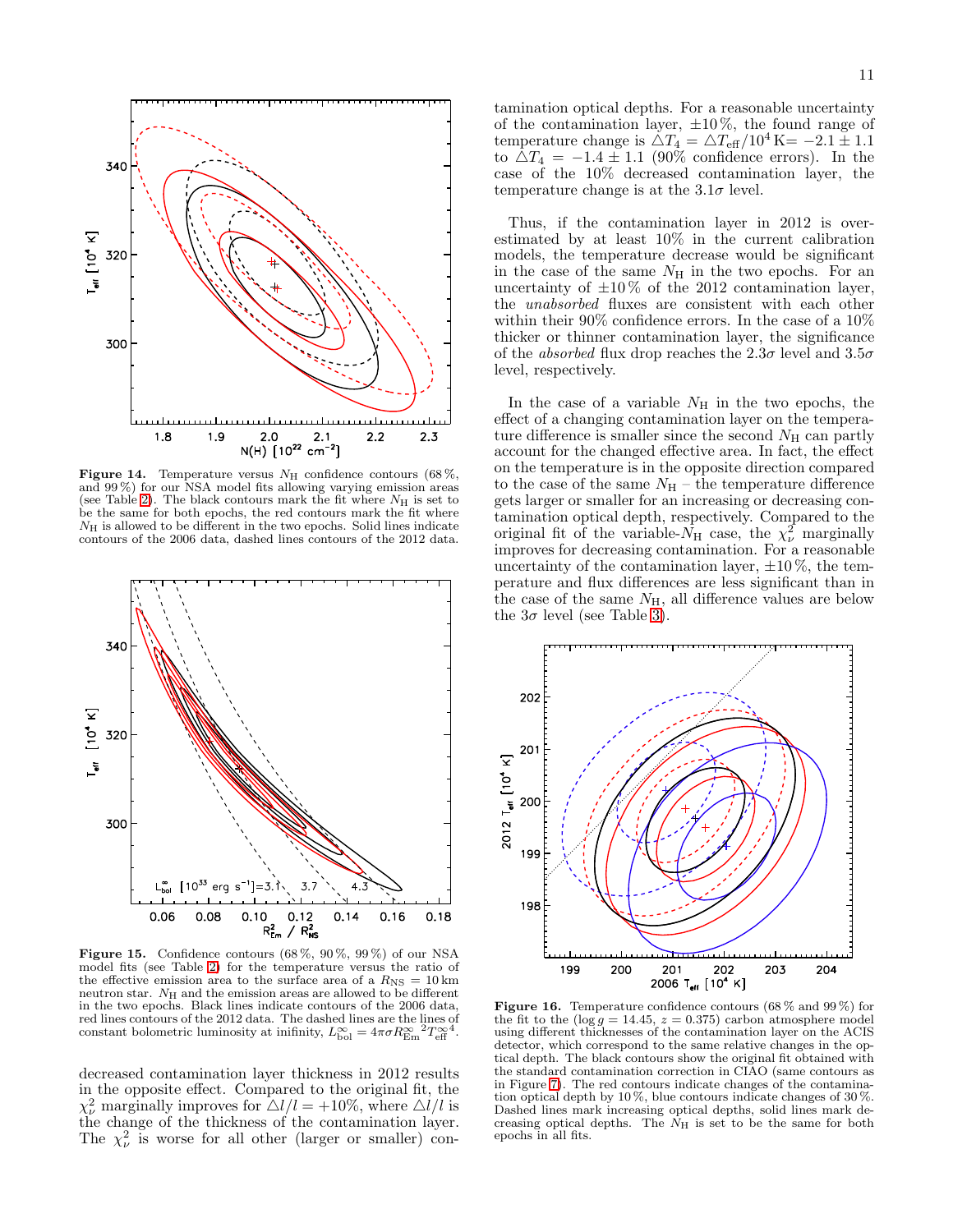### 3.3. Timing Analysis

We did a similar timing analysis for the 2012 data as done by PL09 for the 2006 data. We extracted events in a circle around the CCO centroid position with a radius of 2.9 pixels, obtaining 6311 total counts which includes 508 background counts for the 2012 observation in the energy range of 0.3 to 8 keV. The times-of-arrival of the X-ray photons were corrected to the solar system barycenter system using the CIAO tool axbary. We calculated the  $Z_1^2$  statistic (e.g., [Buccheri et al. 1983](#page-18-9)) to search for pulsations of the CCO. Considering the frame time,  $t_{frame} = 0.34104$  s, we searched in the period range of  $0.68$  s to  $20$  s (or a frequency range of  $0.05 \,\mathrm{Hz} < \nu < 1.47 \,\mathrm{Hz}$ . Using a sampling of  $0.5 \mu \,\mathrm{Hz}$ , we did not find any significant  $Z_1^2$  peak in the data  $(Z_{1,\text{max}}^2 = 26.4 \text{ at } \nu = 0.958305 \text{ Hz}$  has a chance probability  $p = 0.19$ . Similarly to PL09, we follow the approach by [Groth \(1975\)](#page-19-33) to estimate the upper limits on the intrinsic pulsed fraction for the period range of 0.68 s to  $20 s$  as  $13\%$ ,  $15\%$  and  $16\%$  at the confidence levels of 95%, 99%, 99.9%.

## 4. DISCUSSION

In this section we first discuss the consistency of our analysis methods and results on the 2006 data to previous ones (Section [4.1\)](#page-11-0). This is followed by a discussion of our results for the temperature and flux differences (Section [4.2\)](#page-11-1). In the end we briefly discuss the applicability of different atmosphere models to the Cas A CCO (Section [4.3\)](#page-13-0).

# <span id="page-11-0"></span>4.1. Comparison with previous works on the 2006 data

Detailed analyses of the 2006 data were presented by PL09 and HH09. Temperature fit results were also reported by HH10 for the 2006-only fit where the other parameters were fixed at values derived from the fits of the ACIS-S3 piled-up Graded mode data. We concentrate in the following on these three works.

Compared to the previously published results, all our 2006-only fits show a significantly higher hydrogen column density. In the case of the NSA model fits by us and PL09, the discrepancy of  $\triangle N_{\mathrm{H},22} = 0.44$ , where  $N_{\text{H},22}$  is in units of  $10^{22} \text{ cm}^{-2}$ , can be explained by the different abundances and effective cross sections used in calculating the photoelectric absorption. Applying wabs and the abundance tables by [Anders & Grevesse \(1989](#page-18-10)) instead of the newer ones by [Wilms et al. \(2000\)](#page-19-26), the obtained  $N_{\text{H},22}$  = 1.48<sup>+0.08</sup> agrees within errors with the  $N_{\text{H},22} = 1.57_{-0.10}^{+0.08}$  by PL09.

Our  $N_{\rm H}$  values  $(N_{\rm H,22} \approx 2.3)$  are, however, also significantly larger than the values by HH09 for both the hydrogen and carbon atmosphere models  $(N_{\rm H,22} \approx 1.7)$ , although HH09 used the same absorption model tbabs and abundances. Apart from the fact that most of the observations used by HH09 suffer from pile-up, and are telemetered in Graded mode, two other main differences are the selection of the background region and the accounting for dust scattering with a fixed gas-to-dust ratio. Extracting the same source and background regions as HH09, and applying the XSPEC 'dust'

scattering model, we can reproduce  $N<sub>H</sub>$  values consistent with the values obtained by HH09. As explained in the Appendix [C,](#page-17-0) we neglect dust scattering in the rest of the paper because the applied simplifyed model has no significant influence on the studied temperature difference.

For the hydrogen atmosphere model fits, the other parameters in our NSA fit results are consistent within errors with the corresponding values reported by PL09 (using the same abundances for both fits). Comparing our hydrogen atmosphere best-fit parameters for 2006 to those of HH09, we find a slight temperature difference and a difference in the fraction of the X-ray emitting NS surface area  $(0.09^{+0.03}_{-0.02}$  from Table [2](#page-8-0) versus  $0.18 \pm 0.03$ from HH09) at goodness of fit indicators comparable to our values. We checked that the seen small differences can be mostly attributed to different choices of background regions. The additional use of the megasecond long Graded mode observation of the CasA SNR by [Hwang et al. \(2004](#page-19-34)) had also an impact on the HH09 fit results.

For the carbon atmosphere model fits, HH09 reported a NS surface temperature of  $T_4 = 180^{+8}_{-10}$  (joint fit of the 2006 and the [Hwang et al. 2004](#page-19-34) data), while HH10 reported for the 2006 data a surface temperature of  $T_4 = 203.2^{+0.4}_{-0.7}$  (1 $\sigma$  errors), where the values were derived for a NS with  $\log g = 14.4534$ ,  $z = 0.377$ . Our fit to a carbon atmosphere model with very similar gravitational parameters (log  $q = 14.45$ ,  $z = 0.375$ , dust scattering included) resulted in a comparable surface temperature,  $T_4 = 201.3 \pm 0.7(1\sigma)$ .

We conclude that the fit results using our carbon atmosphere models are consistent with those by HH10 for data with negligible pile-up taken in Faint mode. Thus, the two independent sets of carbon atmosphere models produce comparable results in the parameter range of interest.

## 4.2. Temperature and flux differences

<span id="page-11-1"></span>As shown in Section [3.1.2](#page-7-0) and listed in Table [2,](#page-8-0) there is no significant temperature decrease if we fit the data with the hydrogen atmosphere models. Depending on whether the emission areas are tied or not in the two epochs, we obtain a slightly higher or lower best-fit temperature for the second epoch, respectively; however, the difference in each case is statistically insignificant (e.g.,  $\Delta T_4 = +6 \pm$ 22, for different  $N_{\rm H}$  and emission areas). An apparent ∼ 4% flux decrease can be formally attributed to the decrease of the emitting area or of the temperature for varying or tied emission areas, respectively. However, the significance of the model flux decrease is below the  $3\sigma$  level.

The temperature and the (small) emission area are strongly correlated, but the fits to the 2006 data and the 2012 data overlap within their 68% confidence contours (Figure [15\)](#page-10-1). Thus, the bolometric luminosities of the hydrogen atmosphere models are consistent within their errors as well (see Table [2\)](#page-8-0).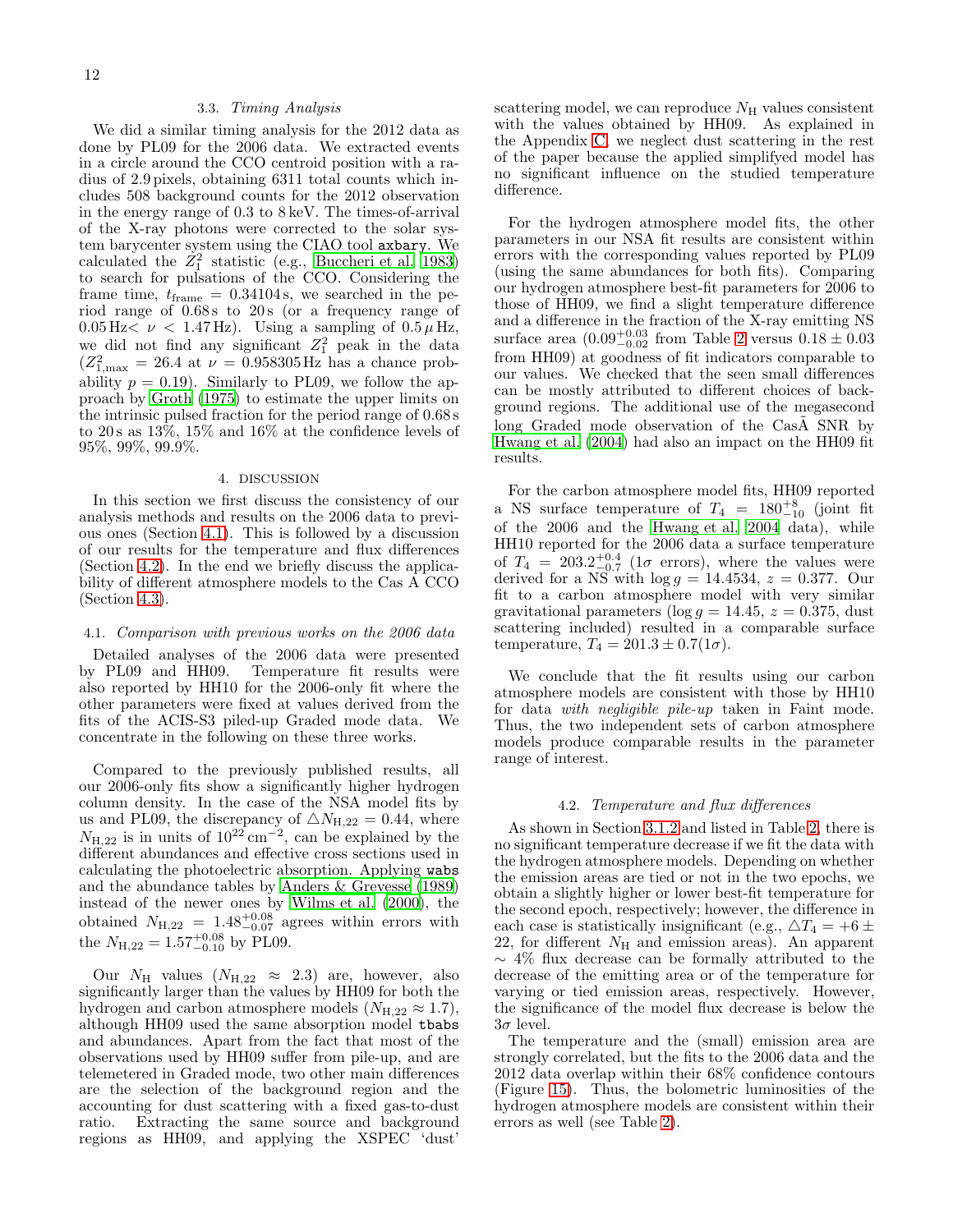In the case of the carbon atmosphere fits (Section [3.1.1](#page-3-3) and Table [1\)](#page-5-0), the obtained best-fit temperature in 2012 is lower than the one in 2006 if the normalizations are fixed or tied, but it is higher if both normalizations are free fit parameters. Since the statistical significance of the temperature drop over the time span of 5.5 years does not exceed  $3\sigma$  ( $1\sigma$  in the case of varying  $N_{\rm H}$ , which we consider more realistic), we can only estimate an upper limit on the drop. As a conservative estimate, we define the upper limit as the sum of the best-fit drop and its 90% uncertainty. Such upper limits are in the range of  $-\Delta T_4$  < 3.1 (the same  $N_{\rm H}$  in both epochs, tied N) and  $-\Delta T_4 < 2.7$  (different  $N_{\rm H}$ , the same fixed  $\mathcal N$  in both epochs), for the default contamination. The upper limit slighty increases if we include the additional uncertainty of the contamination thickness ( $-\Delta T_4 < 3.2$ ) for contamiantion changes at the 10% level).

The question arises whether we can completely exclude – for our time baseline and data – a temperature drop on the order of what has been found by HH10 and E+13. HH10 reported an overall surface temperature decrease of  $3.6\% \pm 0.6\%$  over a time span of 9.8 years. Using an enlarged data set and a CTI correction in the Graded mode, E+13 found  $3.5\% \pm 0.4\%$  (from 2000 to 2010) and estimated an additional systematic uncertainty due to the choice of their background as  $(+1.6\%, -0.3\%).$ 

To obtain an average yearly temperature change rate from the piled data points and the respective errors presented by HH10, we performed a standard leastsquare fit to a straight line (e.g., [Bevington & Robinson](#page-18-11) [2003\)](#page-18-11),  $T_{\text{eff}} = T_0 + \dot{T}(t - t_0)$ , where t is the time and  $t_0$  the reference time. We chose the average value of their covered time span as the zero-point of the independent variable,  $t_0 = 2004.816$ . We derived a slope  $\dot{T}$  = −7700 ± 1900 K yr<sup>-1</sup> and an intercept  $T_0$  = (207.9 ± 0.7) × 10<sup>4</sup> K (all errors indicate 90% confidence levels,  $\chi^2_{\nu} = 0.56$  for  $\nu = 3 \text{ d.o.f.}$ ), shown in yellow in Figure [17.](#page-12-0) We followed the same approach for the data points presented by E+13 and obtained  $\dot{T} = -7700 \pm 1300 \,\mathrm{K} \,\mathrm{yr}^{-1}$  and  $T_0 = (210.1 \pm 0.6) \times 10^4 \,\mathrm{K}$  $(\chi^2_{\nu} = 0.41$  for  $\nu = 5$  d.o.f.), indicated by blue stripes in Figure [17.](#page-12-0) For illustration, assuming constant (timeindependent) systematic shifts between the fit results of the Graded mode data by HH10 and E+13 with respect to our results, we shifted the straight-line fits by constant values in such a way that the fit predictions at the time of our first epoch are going through the value of our fit result.

Obviously, there are several systematic errors involved in this simple comparison. The employed systematic shifts for our linear-regression fits could be larger or smaller. In fact, the systematic shift can be different for each observation due to the different locations of the target on the detector with account for the spatial dependencies of the pile-up and ACIS contamination. Taking these uncertainties into account, one can expect larger error bars for any 'shifted' data points, hence the total uncertainty of any fit to these data will be larger. The different contributions to the systematic errors from the poorly modeled pile-up and the CTI correction

in Graded mode are unknown and cannot be assessed without directly comparable observations.

The uncertainties in the temperature difference are relatively large, in particular if we take into account the possible spread in values due to the uncertainty in the ACIS filter contamination (Tables [1](#page-5-0) and [3,](#page-9-0) Figures [6,](#page-4-1) [7,](#page-4-0) and [16\)](#page-10-2). Calculating the average temperature change per year for our data, we obtain a range of  $\dot{T}$  from  $-1600 \pm 3200 \,\mathrm{Kyr^{-1}}$  to  $-1800 \pm 3200 \,\mathrm{Kyr^{-1}}$ (90% confidence levels) for varying  $N_{\rm H}$ , fixed  $\mathcal{N}$ , and considering a  $\pm 10\%$  uncertainty in the optical depth of the ACIS contaminant (Tables [1](#page-5-0) and [3\)](#page-9-0). If one sets  $N_{\rm H}$  to be the same in the observing epochs, T ranges from  $-2500 \pm 2000 \,\mathrm{K} \,\mathrm{yr}^{-1}$  to  $-3800 \pm 2000 \,\mathrm{K} \,\mathrm{yr}^{-1}$  (90% confidence levels, fixed  $\mathcal N$  ), respectively, i.e., the yearly change is still considerably smaller, and its error is larger than those found from the HH10 and E+13 results. Only for the same  $N_{\rm H}$  and 10% less contamination in 2012, the values barely overlap at the 90% confidence levels. If we consider, however, the ranges at the 99% confidence levels, all slopes overlap. Thus, we cannot firmly exclude a temperature change on the order of what has been reported before by  $E+13$  (or HH10), but the probability that this temperature change is correct appears to be rather low.



<span id="page-12-0"></span>Figure 17. Temperature change over time. The black crosses and blue asterisks mark the temperatures and their  $1\sigma$  errors as reported by HH10 (their Table 1 and Figure 2) and E+13 (their Table 2), respectively. Their fit results were derived from piled data telemetered in Graded mode, using carbon atmosphere models  $(M_{\rm NS} = 1.648 \,\rm M_{\odot}$  and  $R_{\rm NS} = 10.3 \,\rm km$  (HH10);  $M_{\rm NS} = 1.62 \,\rm M_{\odot}$ and  $R_{\text{NS}} = 10.19 \text{ km}$ ; E+13) with the same fixed  $N_{\text{H}}$  for all observations. The black dashed line and the yellow area indicate the results of a linear regression fit and its  $1\sigma$  error to the HH10 data points if we choose the average of their observing epochs as reference time,  $t_{\text{HH10,0}} = 2004.82$  (dotted vertical black line). The blue dashed line and the blue-striped area indicate the results of a linear regression fit and its  $1\sigma$  error to the E+13 data points if we choose the average of their observing epochs as reference time,  $t_{E13,0} = 2006.75$  (dotted vertical blue line). Our fit results from Table [1](#page-5-0) for a carbon atmosphere model with similar gravitational parameters ( $M_{\text{NS}} = 1.647 \,\text{M}_{\odot}$  and  $R_{\text{NS}} = 10.33 \,\text{km}$ ) are marked with red star points (same  $N<sub>H</sub>$  in both epochs) and blue, diamond points (different  $N_{\rm H}$  in 2006 and 2012). For completeness, we also show the 2006 temperature by HH10. All errors in this plot are  $1\sigma$ errors. In the lower left corner, we show a typical  $1\sigma$  temperature uncertainty for the cases of fixed (left) and free, but tied (right) normalizations. See text for a detailed discussion.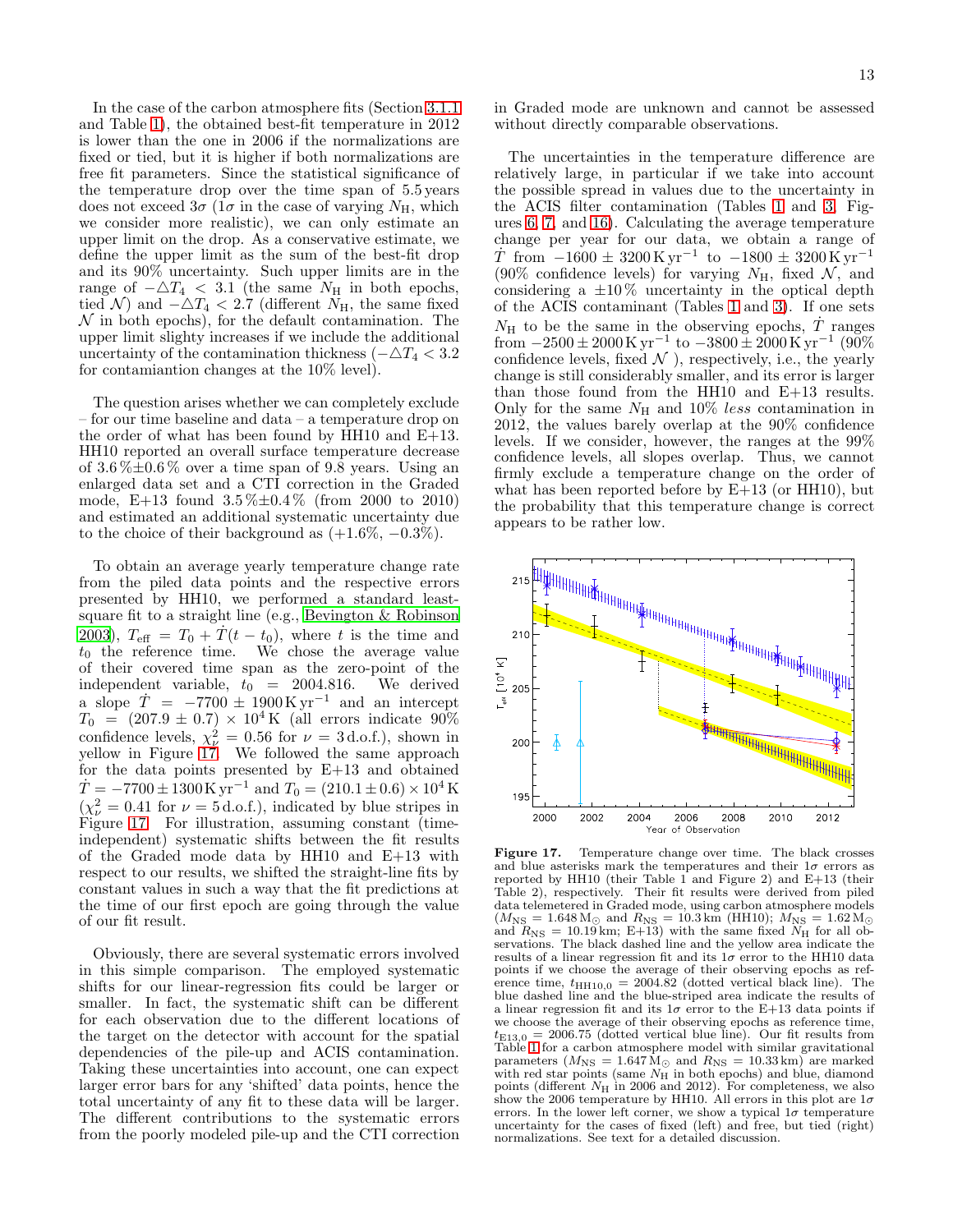The most likely reason of the discrepancy in  $\dot{T}$  is the lower quality of the data used by HH10 and E13, subject to strong pile-up and other calibration issues (e.g., the effects of the CTI cannot be reliably corrected for the Graded-mode data). We suspect that these calibration issues had an impact on the data analyzed by HH10 and E+13, leading to an underestimate of the error in the previously reported temperature decline<sup>7</sup> . As shown in our analysis, it furthermore matters whether one assumes that  $N_{\rm H}$  is the same or variable in the different epochs (HH10 and  $E+13$  used the same fixed  $N_{\rm H}$  in all their spectral fits). The fit uncertainties of our  $N_{\rm H}$  values in the two epochs are large and of the same order as the obtained  $N_H$  difference (e.g., Tables [1](#page-5-0) and [3\)](#page-9-0). Therefore, it is currently not possible to say whether  $N<sub>H</sub>$  has indeed changed or not. However, given the dynamic and inhomogeneous environment of the SNR and the ISM around it (see Section [3.1.1\)](#page-3-3), a varying  $N_{\rm H}$  appears to be a realistic choice, in particular if the same background regions are used in all epochs.

Our upper limit on the cooling rate of the CCO between 2006 and 2012 is  $-\dot{T}$  < 5100 K yr<sup>-1</sup> (calculated as the sum of the best-fit yearly rate plus its 90% confidence uncertainty) for fixed  $\mathcal{N}$ , varying  $N_{\rm H}$ , and with account for the uncertainty in the optical depth of the ACIS contamination layer. In the case of the tied (but fitted) N and varying  $N_{\rm H}$ , the upper limit on the cooling rate of the CCO between 2006 and 2012 is  $-\dot{T}$  < 5400 K yr<sup>-1</sup> (default contamination). With the likely future improvements of the contamination model, our upper limit could be further refined in the future.

The unabsorbed fluxes of 2006 and 2012 are consistent with each other within their 90% confidence levels for all the models (varied and tied  $N_H$  and  $\mathcal{N}, \pm 10\%$ uncertainty in the ACIS contamination layer thickness). The change of the absorbed flux, however, is more significant, approaching the  $3\sigma$  level. In Figures [11,](#page-7-2) we showed that there is a hint of a flux decrease in a particular energy region ( $\approx 1.4 - 1.8 \,\text{keV}$ ). If this energy-restricted flux decrease is real, it could indicate problems in the ACIS filter contamination model. Currently, the model assumes the same accumulation rate for the individual contaminant components. If the contaminants accumulate differently, one would expect such an apparent energy-restricted flux change. Another explanations could be unresolved patches of matter in the SNR (e.g., cold dust clumps, see also Section [3.1.1\)](#page-3-3) moving across the sight line to the CCO. In order to test whether the flux decrease is a calibration issue, one could reobserve soft non-varying X-ray sources with ACIS. Good calibration sources are most of the X-ray thermal isolated NSs which are also monitored with the stable XMM-Newton EPIC pn instrument (e.g., [Sartore et al. 2012\)](#page-19-35), allowing for an independent check of any suspected temperature or flux changes.

The bolometric luminosities are different for the NSA

hydrogen atmosphere model and the carbon atmosphere model, but the respective values of the two epochs are consistent with each other at the 90% confidence level (see Table [2](#page-8-0) and Table [1\)](#page-5-0). The luminosity difference between the hydrogen and carbon atmosphere models is due to the fact that the emitting area of the former is a factor of ∼ 10 smaller than the emitting area of the latter, but the hydrogen atmosphere temperature is only a factor ∼ 1.6 higher than the inferred temperatures of the carbon atmosphere model fits.

# <span id="page-13-0"></span>4.3. Is there a preferable atmosphere model ?

Formally, the hydrogen (NSA) and carbon atmosphere models fit the data similarly well. Although the carbon atmosphere fit has a slightly smaller  $\chi^2_{\nu}$  (Tables [2](#page-8-0) and [1\)](#page-5-0), the difference is minute, and the NSA fit becomes better if an additional NSA component is included (PL09).

The NSA model fits imply that only a small part of the NS surface is responsible for the observed X-ray emission (for a distance of 3.4 kpc). At a favorable viewing geometry, such hot spot emission would be expected to result in X-ray pulsations, which are currently not detected. As mentioned in Section [1,](#page-0-0) however, the current upper limits on the pulsed fraction of the Cas A CCO are above the pulsed fractions seen for two of the three other CCOs with detected X-ray pulsations (and small emission areas). Therefore, the non-detection of X-ray pulsations for the Cas A CCO is not constraining with respect to the existence of small hot spots.

The origin of small hot spots is difficult to explain if only low dipole magnetic fields – as obtained for three CCOs from timing by [Gotthelf et al. \(2013\)](#page-19-22) and [Halpern & Gotthelf \(2010\)](#page-19-19) – are considered. PL09 discussed several possible explanations. Their most promising scenario, in the light of the recent theoretical work by Vigan $\delta \&$  Pons (2012) and Vigan $\delta$  et al. (2013), is the presence of a large toroidal magnetic field in the NS crust which would lead to a large temperature contrast between the poles and the rest of the NS surface (Pérez-Azorín et al. 2006). The idea that a large crustal toroidal magnetic field aligned with the magnetic dipole axis can suppress heat conduction everywhere except around the magnetic poles, has initially been explored by Geppert et al.  $(2004, 2006)$  $(2004, 2006)$ . Viganò & Pons  $(2012)$ concluded from their study that the 'hidden magnetar' model is a viable scenario to explain CCOs. Their twodimensional simulations allowed them to account for the Hall drift which can generate toroidal and multipolar components in the inner crust. Viganò  $\&$  Pons (2012) showed that in the case of a 'hidden magnetar' the reemerging field can indeed create a highly anisotropic surface temperature distribution. They proposed the difference between the isotropic and anisotropic surface temperature distribution as a possibility to distinguish between the 'anti-magnetar' and the 'hidden magnetic field' scenarios. Considering these latest results together with the previous work on this subject (e.g., [Ho 2011](#page-19-25); [Geppert et al. 1999\)](#page-19-40) as well as the relatively large pulsed fraction limit, we conclude that the small size of the emission region does not exclude the applicability of hydrogen atmosphere models for the Cas A CCO.

<sup>7</sup> Note that the additional systematic error reported by E+13 takes only the background choice into account, but not the uncertainties of pile-up and CTI corrections.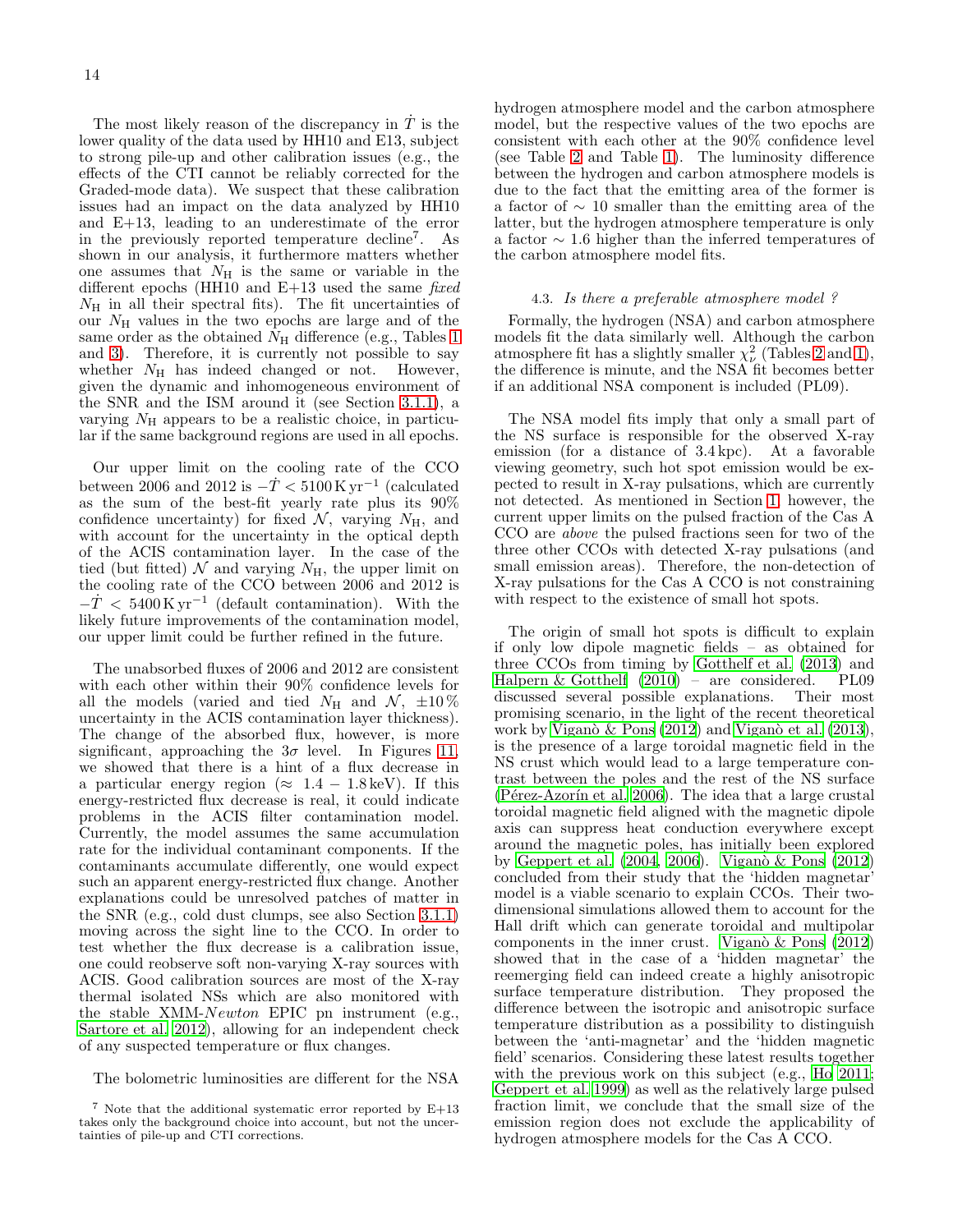An argument for the use of the carbon atmosphere model is the more realistic radius inferred for the emission area (HH09). The mass and radius confidence contours deduced for the carbon atmosphere model cover well the range expected for state-of-the-art NS equations of state (Appendix [B,](#page-15-1) Figure [19\)](#page-17-1), while the area inferred from the hydrogen atmosphere fits is far too small compared to the whole NS surface. However, as we describe in the Appendix [B](#page-15-1) and show in Figure [19,](#page-17-1) the actually inferred radius (and mass) are highly uncertain. Even for the carbon atmosphere model one cannot exclude the possibility that the X-ray emission comes from a fraction of the NS surface, given the uncertainty of the contours as well as the uncertainty of the distance.

Another indirect argument in favor of using the carbon atmosphere model for the Cas A CCO is that the spectrum of another CCO, in the SNR G353.6-0.7, can be fitted with such an atmosphere too, resulting in a reasonable radius estimate [\(Klochkov et al. 2013\)](#page-19-41). That spectrum can, however, be also fitted with a hydrogen atmosphere model with a smaller effective radius, similarly to the Cas A CCO, which means that one cannot exclude the possibility that the X-ray emission comes from a fraction of the NS surface.

Overall, we do not see a compelling reason to prefer the carbon atmospheres over the hydrogen atmospheres. Spectral features would help to identify the correct atmosphere model. Unfortunately, the spectral features of the carbon atmosphere cannot be seen in the Cas A CCO spectrum because of the substantial interstellar absorption. Thus, there is currently no direct way to verify whether or not this NS is covered by a carbon atmosphere.

Note that in this work we did not consider a magnetic carbon atmosphere model. At the relatively low magnetic fields expected for CCOs  $(10^{10} - 10^{11} \text{ G})$ , the cyclotron lines cannot change model continuum fluxes significantly (see Fig. 2 in [Suleimanov et al. 2010\)](#page-19-42). The effect of the magnetic field on the carbon atmosphere models can be more complicated due to the magnetic shift and broadening of the carbon spectral lines and photo-ionization edges, and an increasing line blanketing effect. This effect could change the model spectra quantitatively and lead to some shift of the allowed region in the  $M - R$  plane and the derived temperatures.

#### 5. SUMMARY

There are no strong arguments to prefer either hydrogen or carbon atmospheres for the modeling of the X-ray spectrum of the Cas A CCO.

For our data with negligible pile-up, the temperature change between 2006 and 2012 does not exceed the  $2.5\sigma$ level applying either of those atmosphere models with various parameter configurations (emission area fixed, tied or free;  $N_{\rm H}$  tied or free for the two epochs) at the default calibration.

If we allow a change of the emission area size, the best-fit temperature grows within its  $1\sigma$  uncertainty, while a temperature drop is found for tied or fixed emission area sizes. This temperature drop has a different significance depending on whether  $N_{\rm H}$  is allowed to vary between the observations or not  $\langle$   $1.0\sigma$  and  $\langle$  2.5 $\sigma$  in the former and latter case, respectively). If we consider the possible  $\pm 10\%$  uncertainty in the optical depth of the ACIS filter contamination, the significance of the temperature drop stays below 1.0 $\sigma$  for varying  $N_{\rm H}$ , but increases to 3.1 $\sigma$  if  $N_H$  is assumed to be the same in 2006 and 2012. From our CCO observations as well as observations of the Cas A SNR, we regard the former as the more realistic assumption.

For the case of different  $N<sub>H</sub>$  and tied emission areas, for instance, we obtain  $\Delta T = (-1.1 \pm 1.9) \times 10^4$  K and the corresponding cooling rate is  $-\dot{T} = 2000 \pm 3400$ <br>K vr<sup>-1</sup> (errors at 90% confidence level). The K  $yr^{-1}$  (errors at  $90\%$  confidence level). The cooling rates obtained from fits to the results by HH10  $(-\dot{T} = 7700 \pm 1900 \,\mathrm{Kyr^{-1}})$  or E+13  $(-\dot{T} = 7700 \pm 1300 \,\mathrm{Kyr}^{-1})$  overlap with our  $-\dot{T}$ uncertainty at the  $2\sigma$  level. Based on the broader range of models considered in this paper, the lower quality of the data used by HH10 and E+13 (uncertain CTI and pile-up correction), and the fact that E+13 only found a significant temperature drop for the Graded mode ACIS-S data but not, for instance, for the HRC observations, we believe that the previously reported rapid cooling of the Cas A CCO is likely a systematic artifact, and we cannot exclude the standard slow cooling for this NS.

In contrast to the temperature change, we see an apparent flux drop for all considered atmosphere models. The decrease in the absorbed flux is 4%−6% in the energy range  $0.6 - 6 \,\text{keV}$ , and its significance is at the  $\approx 2\sigma - 3\sigma$  level. The flux drop is most pronounced in the data for energies  $\approx 1.4 - 1.8 \,\text{keV}$ . Although the model-fitted flux decrease remains below the  $3\sigma$  significance level, the concerted behavior of the data points hints at a systematic effect in this energy range. Possible explanations are unaccounted instrument calibration issues (e.g., individual ACIS contaminant components accumulate differently) and background/foreground uncertainties (e.g., small patches of Silicon-rich cold dust in the center of the SNR might have moved into the line of sight toward the CCO).

Overall, our results (2006-2012) are consistent with no temperature decline at all, or a smaller temperature decline than that reported for the data suffering from pile-up and acquired in Graded mode during the time interval 2000-2012. A longer time base of data with negligible pile-up and a better knowledge of the ACIS filter contamination changes are needed to assess any temperature or flux change with higher certainty.

### Facility: Chandra

We thank the staff of the Chandra X-ray Center (CXC) for their advice regarding the contamination of the ACIS detector. In particular, we would like to thank A. Vikhlinin, C. Grant, J. McDowell and M. Nowak for helpful discussions and clarifications. We are indebted to Keith Arnaud for his help in solving several issues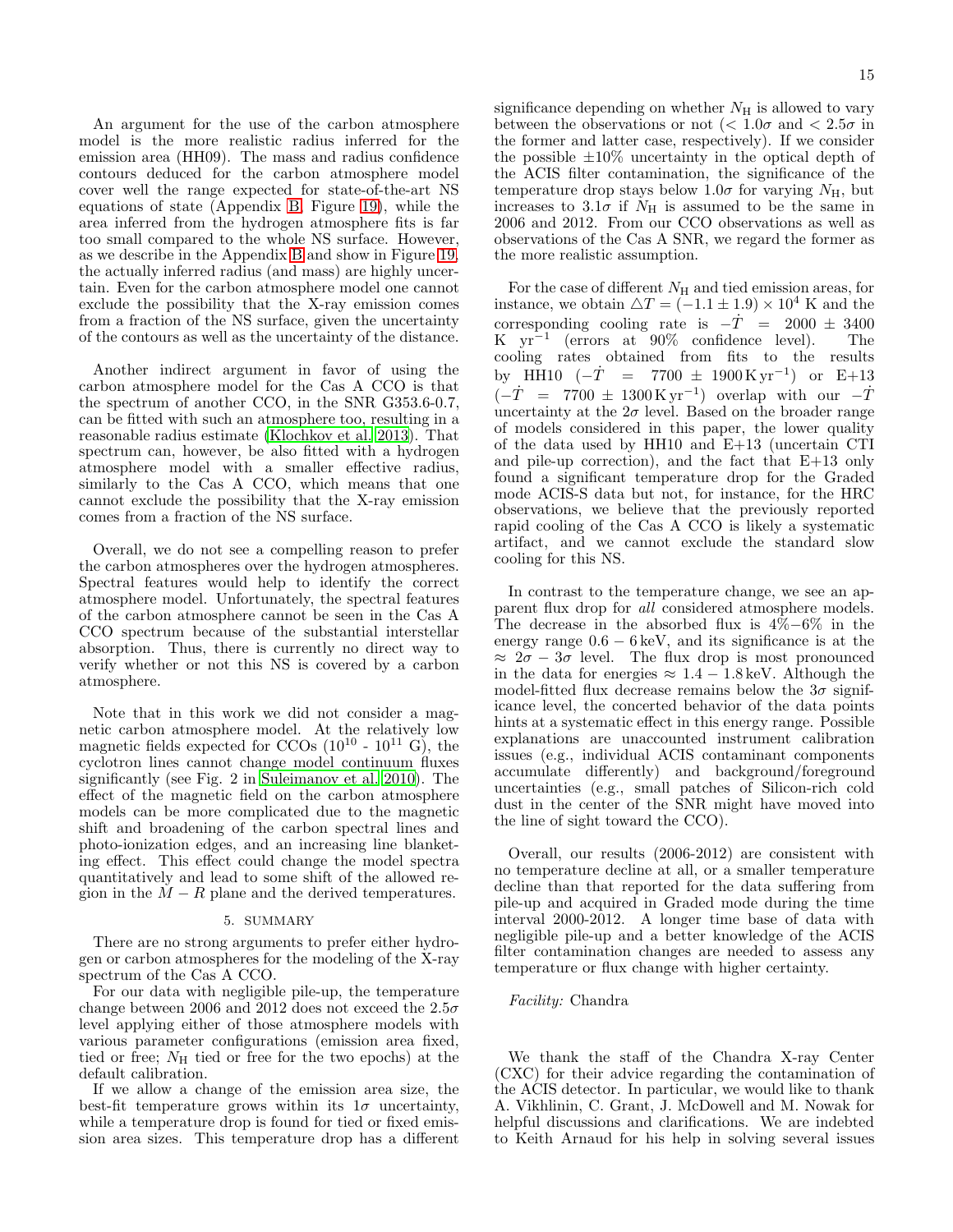with XSPEC. We also thank Craig Heinke for helpful referee comments and suggestions.

The scientific results reported in this article are based on observations made by the Chandra X-ray Observatory. Support for this work was provided by the National Aeronautics and Space Administration through Chandra Award Number G02-13083X issued by the Chandra X-ray Observatory Center, which is operated by the Smithsonian Astrophysical Observatory for and on behalf of the National Aeronautics Space Administration under contract NAS8-03060. Support for this work was also provided by the ACIS Instrument

Team contract SV4-74018 issued by the Chandra X-ray Observatory Center and NASA grant NNX09AC84G.

V.S. was supported by the German Research Foundation (DFG) grant SFB/Transregio 7 "Gravitational Wave Astronomy", and the Russian Foundation for Basic Research (grant 12-02-97006-r-povolzhe-a).

This research has made use of SAOImage DS9, developed by SAO; and SAO/NASA's Astrophysics Data System Bibliographic Services, and the CXC software CIAO and ChIPS.

## APPENDIX

#### A. CONTAMINATION OF THE ACIS CHIP

<span id="page-15-0"></span>A contaminant has been accumulating on the optical-blocking filters of the ACIS detectors. Therefore, the effective low-energy quantum efficiency of the detector is becoming lower over time. Details and reports about the effects of contaminant on the ACIS response can be found on the Chandra webpages<sup>8</sup>. There is a gradient in the amount of material on the filters with a higher thickness of the contaminant at the chip edges. Within about 100 pixels of the outer edges of the ACIS chips, the gradient is relatively steep<sup>9</sup>. As noted in Section [2,](#page-1-0) the source centroid is at CHIPY  $\approx$  50 pixels in both of our observations. The instrument responses are different in 2006 and 2012 (see Figure [3\)](#page-3-0).

The contamination is studied and modeled in detail by the Chandra X-ray Center. Formally, a contamination transmission function is defined in the ACIS Spatial Contamination Effects memo<sup>10</sup> in the following way:

$$
\epsilon(E, t, x, y) = \sum_{j=1}^{M} F_j \exp\left[-\kappa_j \sum_{i=1}^{N} \mu_{ij}(E) l_{ij}(t, x, y)\right],
$$
\n(A1)

where the transmission efficiency,  $\epsilon$ , of N contaminants, i, in M partial covering regions, j, depends on the photon energy, E, the time t, the absorption coefficient per unit thickness,  $\mu_{ij}(E)$ , and the thicknesses of the contaminants,  $l_{ij}$ .  $F_j$  and  $\kappa_j$  are weights for partial filling factors of different contaminants. The thickness of the contaminant i in the partial covering region  $j$  is expressed as

$$
l_{ij}(t, x, y) = l_{0ij}(t - t_0) + l_{1ij}(t - t_0) f_{ij}(x, y)
$$
\n(A2)

The function  $f_{ij}(x, y)$  defines the spatial distribution, and  $t_0$  is the Chandra reference time, MJD 50814.0. The product of the absorption coefficient and thicknesses yields the optical depth,  $\tau$ , which is measured and analyzed by the Chandra calibration team. In the course of the Chandra data reduction, the parameters of the modeled contamination are taken into account by the CIAO software in form of the CALDB contamination file<sup>11</sup>; for details on this file see the CXC Archive Interface Control Document, section 2.6<sup>12</sup>.

Monitoring of the optical depth showed a potential slight change in the accumulation rate of the contaminant during 2012 (A. Vikhlinin, pers. com.)<sup>13</sup>. At the same time, [Helder et al. \(2013\)](#page-19-43) reported on increasing differences in flux measurements with XMM-Newton and Chandra in the monitoring campaign of SN 1987A. These recent developments have yet to be implemented in the contamination model, and the current CALDB contamination file (N0007) does not account for it. To assess the effect of an uncertain contamination, we change the contamination file for the 2012 spectrum extraction. We define  $\mu_{ij}^{\text{new}}(E) = a \times \mu_{ij}(E)$ , which modifies the optical depth,  $\tau$ , by an energy-independent factor. As a note of caution, we emphasize that this very simplistic modification does not account for other possible changes such as varying contributions of individual contaminant components which could cause energy-dependent changes of the contaminant optical depth.

# B. CARBON ATMOSPHERE MODELS

<span id="page-15-1"></span>We developed new carbon atmosphere models<sup>14</sup> for the spectral fits of the Cas A CCO. The carbon model atmospheres were computed assuming hydrostatic and radiative equilibria in a plane-parallel approximation. The basic

 $^8$  For example at  ${\tt exc.harvard.edu/ciao/why/acisqecontam.html}$  $9$  See, e.g., Fig. 6 in

cxc.harvard.edu/ciao/download/papers/spatial contam effects.pdf

 $^{10}$  cxc.harvard.edu/ciao/download/papers/spatial\_contam\_effects.pdf

 $^{11}$  The latest version is acisD1999-08-13 $\rm{contamN0007}.$ fits

<sup>12</sup> See space.mit.edu/ASC/docs/ARD ICD/ARD ICD.ps.gz

<sup>13</sup> See also space.mit.edu/∼cgrant/qe/index.html

<sup>14</sup> The carbon atmosphere models are now available in XSPEC: heasarc.gsfc.nasa.gov/xanadu/xspec/models/carbatm.html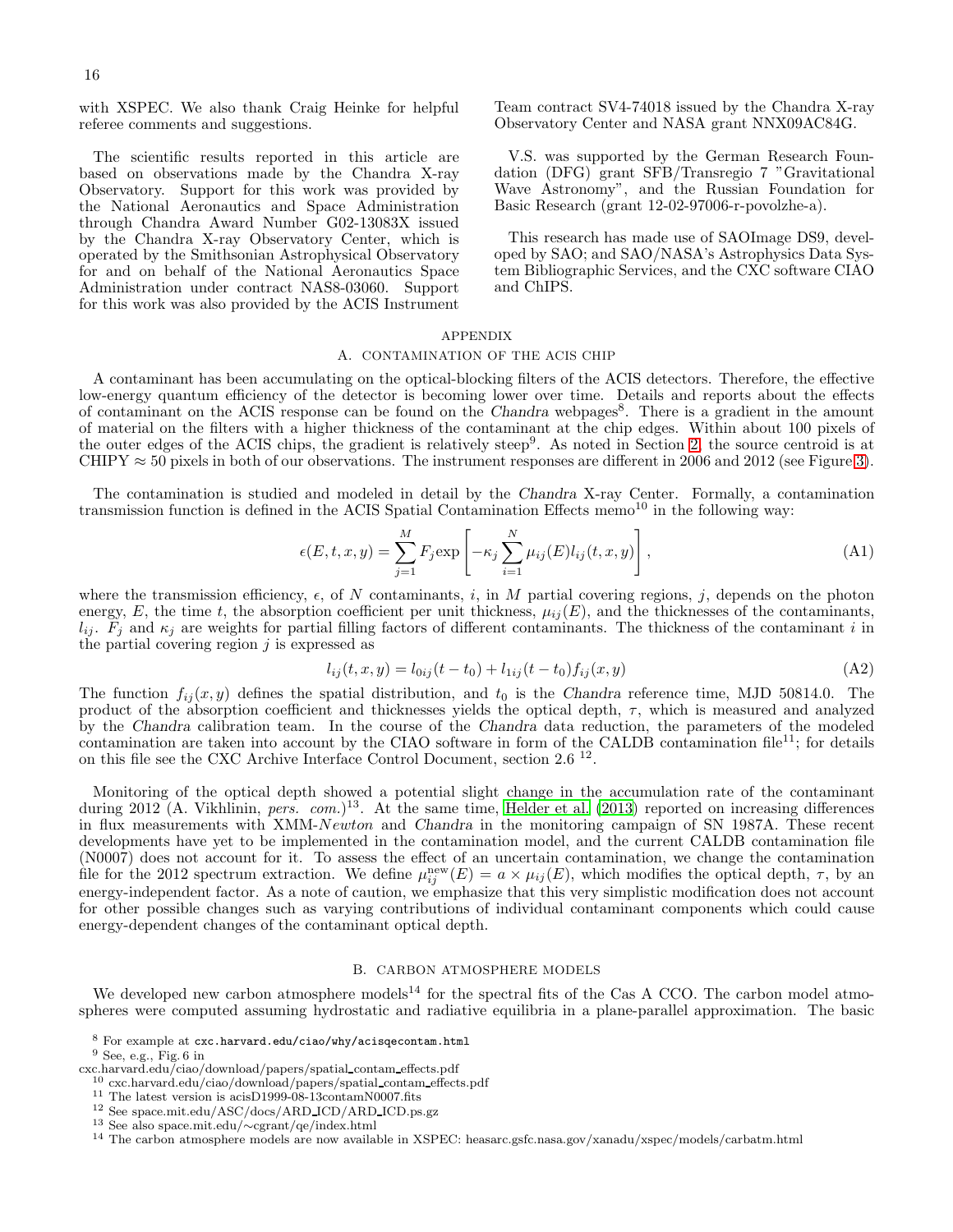17

assumptions of the stellar atmosphere modeling and all the used equations can be found in [Mihalas \(1978](#page-19-44)). The main input parameters are the surface gravity

<span id="page-16-0"></span>
$$
g = \frac{GM_{\rm NS}}{R_{\rm NS}^2} (1+z),\tag{B1}
$$

and the effective temperature  $T_{\text{eff}}$ . The gravitational redshift z on the star surface is related to the NS mass  $M_{\text{NS}}$  and NS radius  $R_{\text{NS}}$  as follows:

<span id="page-16-1"></span>
$$
1 + z = \left(1 - \frac{2GM_{\rm NS}}{c^2 R_{\rm NS}}\right)^{-1/2}.\tag{B2}
$$

In our calculations, we assumed local thermodynamic equilibrium (LTE). In addition, we accounted for the dissolving of bound levels and the pressure ionization effects using the occupation probability formalism [\(Hummer & Mihalas](#page-19-45) [1988\)](#page-19-45) as described by [Hubeny et al. \(1994\)](#page-19-46). We took into account the coherent electron scattering as well as the freefree and bound-free transitions for all carbon ions using the opacities from [Verner et al. \(1996](#page-19-47)) and [Verner & Yakovlev](#page-19-48) [\(1995\)](#page-19-48) (see [Ibragimov et al. 2003\)](#page-19-49). The photoionization from the first excited levels of CV and CVI ions was also included. The spectral lines of these ions were taken into account from the CHIANTI, Version 3.0, atomic database [\(Dere et al. 1997\)](#page-18-12).

For computations, we used the numerical code ATLAS [\(Kurucz 1970](#page-19-50), [1993\)](#page-19-51) modified to deal with high temperatures [\(Ibragimov et al. 2003;](#page-19-49) [Suleimanov & Werner 2007;](#page-19-52) [Rauch et al. 2008](#page-19-53)). Using this code, we computed an extended grid of the carbon model atmospheres. In this grid the models were computed for  $\log g$  values from 13.70 to 14.90 with a step of 0.15 and the effective temperatures from  $T_{\text{eff}} = 10^6 \text{ K}$  to  $4 \times 10^6 \text{ K}$  with a step size of  $5 \times 10^4 \text{ K}$ . The emergent spectra and temperature structures for a few effective temperatures and the fixed surface gravity are shown in Figure [18.](#page-16-2)

The CV and CVI photoionization edges change the spectral continuum dramatically in comparison with the blackbody spectrum or the spectrum of hydrogen model atmospheres (see also [Ho & Heinke 2009\)](#page-19-16). Overall, our assumptions are similar to those of HH09, e.g., regarding the opacities, and the two models are very similar as demonstrated in Figure [4.](#page-3-1)

The photon fluxes for all the models have been integrated in narrow (0.02 keV) energy bins over an energy grid from 0.01 to 20.00 keV. These photon flux spectra have been converted into a FITS-table that can be imported as an atable model component in XSPEC. Our method of the carbon atmosphere modeling and the validity of the adopted assumptions will be discussed in a separate paper, Suleimanov et al. (submitted to ApJS).

For our XSPEC fits, we probed a range of the gravitational redshift, z, adapted to the log g values in order to represent reasonable NS masses and radii. The z sampling in our model grid was  $\Delta z = 0.006$ . Formally, the model having the lowest  $\chi^2_{\nu}$  fit in the (log g, z) grid is the 'best-fit model', and confidence levels can be derived in the (log g, z) space or the corresponding  $(M_{\text{NS}}, R_{\text{NS}})$  space. Assuming that the whole NS surface is emitting in X-rays at a fixed distance  $d = 3.4$  kpc, we obtained such 'best-fit model' and its confidence contours. These contours are shown in Figure [19](#page-17-1) for the case of different  $N_{\rm H}$  in the two epochs. They cover a large region in the mass-radius space. If we allowed the distance or the emitting area, hence the normalization, to be fit parameters<sup>15</sup>, we were not able to produce reasonable confidence contours. This is due to the fact that the model parameters are highly correlated (e.g., the temperature with the gravitational redshift) and the spread in the resulting  $\chi^2_{\nu}$  values is very small, even for very different (log  $g, z$ ) models. Therefore, we want to emphasize that the confidence contours in Figure [19](#page-17-1) cover in fact an unrealistically small area since, first, there is a distance uncertainty and, second, it also remains to be proven that the



**Figure 18.** The emergent spectra of pure carbon atmospheres with a fixed log  $q = 14.3$  and a set of effective temperatures. For  $T_{\text{eff}} =$ 1.5 MK the blackbody spectrum (dotted curve) and the pure hydrogen model spectrum (dashed curve) are also shown.

<span id="page-16-2"></span> $15$  Note that we tied the normalizations in the two epochs to be the same, though.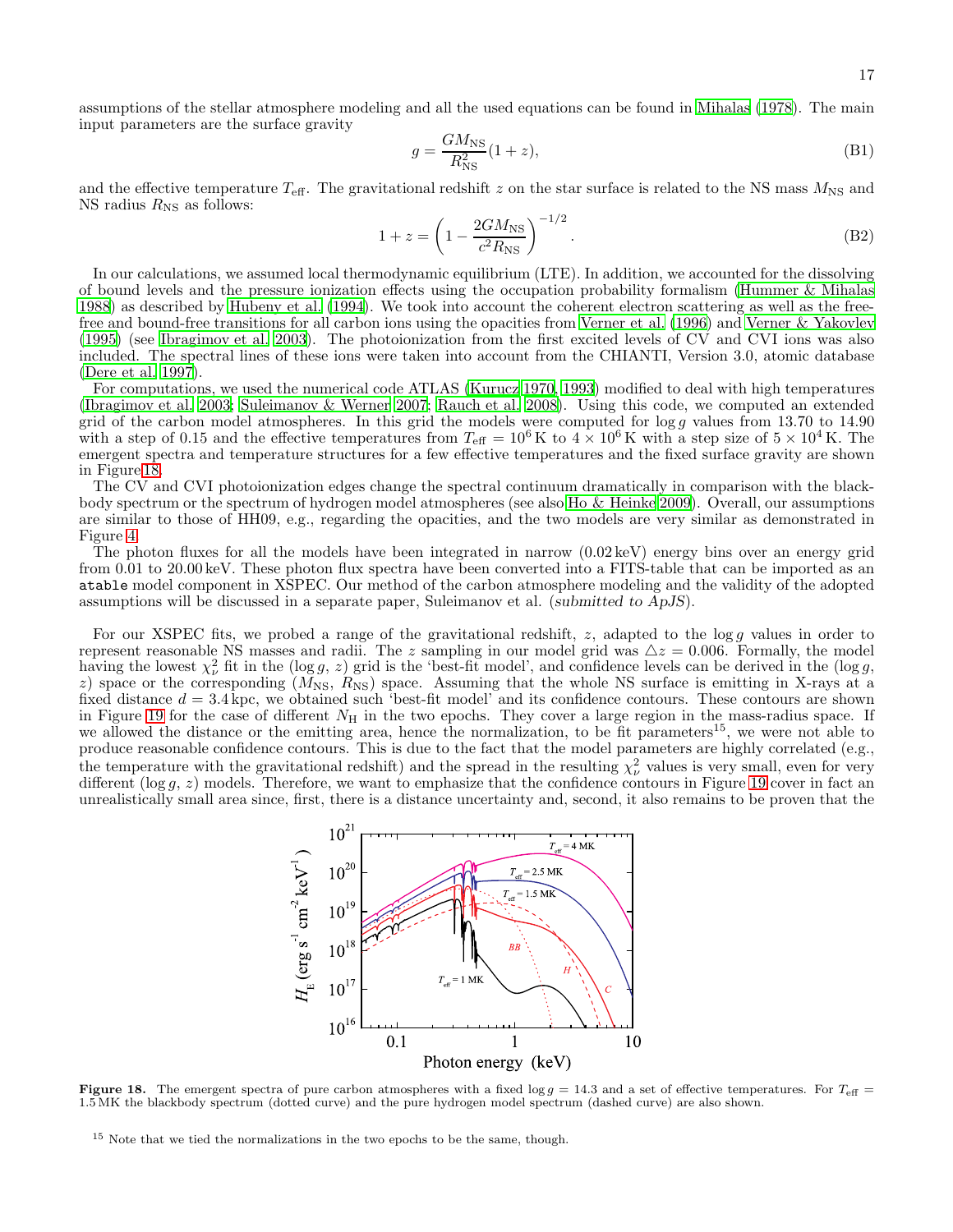

<span id="page-17-1"></span>Figure 19. Mass-radius confidence contours (68%, 90%, 99%) for our carbon atmosphere model fit where  $N_H$  is allowed to be different in the two epochs. Note that these contours would become much broader if the additional uncertainties of the distance and of the emitting NS surface fraction were included. See the text for a detailed discussion. For the case of a perfectly known distance and the assumption that the whole NS surface is emitting, our 'best-fit model' (log  $g = 14.6$ ,  $z = 0.468$  corresponding to  $M_{\rm NS} = 1.6 M_{\odot}$  and  $R_{\rm NS} = 8.9$  km is marked with a red cross. The NS parameters used by HH10 ( $M_{\rm NS} = 1.648\,\rm M_\odot$  and  $R_{\rm NS} = 10.3\,\rm km)$  are marked with a blue cross. The two black lines indicate the range of the considered log g values, while the dashed blue lines indicate different gravitational redshift parameters. The overplotted curves are the mass-radius relations for three possible EOSs according to [Hebeler et al. \(2013\)](#page-19-1) (their Figures 11 and 12). The green dashed line corresponds to a soft EOS which decribes the minimal radius over the entire mass range, and the blue dotted line corresponds to an intermediate EOS. The purple solid line corresponds to the stiff EOS which follows closely the upper limit of the possible EOS range, and thus, indicates the largest possible NS radii.

temperature of the entire NS surface is uniform. Figure [19](#page-17-1) provides, however, a good representation of the considered  $(\log g, z)$  or corresponding  $(M_{\rm NS}, R_{\rm NS})$  space as well as the location of the models discussed below. While we cannot derive useful constraints on mass and radius, thus on the NS equation of state (EOS), we show for completeness in Figure [19](#page-17-1) three representative EOSs provided by [Hebeler et al. \(2013](#page-19-1)). These EOSs illustrate the center and the extremes of the allowed EOS region. Our best-fit mass and radius are outside that allowed region due to a small radius; however, our 68% confidence contour encompasses the whole radius range of these three representative EOS. Our 68% confidence contours in mass-radius overlap with those previosly calculated for Cas A (e.g., [Yakovlev et al.](#page-19-54) [2011,](#page-19-54) their Figure 1). The orientations of the confidence contours in the two works are slightly different due to the different number of free fit parameters in the models.

Here, we want to illustrate the effect of the gravitational redshift on the temperature estimates, in particular the substantial uncertainty of the model parameters at the NS surface due to the unknown gravitational redshift. Our best-fit model (fixed distance, whole NS surface is emitting in X-rays) has the grid parameters  $\log g = 14.6$ ,  $z = 0.468$ which corresponds to  $M_{\text{NS}} = 1.612 M_{\odot}$  and  $R_{\text{NS}} = 8.881 \text{ km}$ . For this model fit, we derive the effective temperatures  $T_{4,2006} = 220.2_{-1.4}^{+1.3}$  and  $T_{4,2012} = 219.1 \pm 1.5$  (fit with  $N_{\rm H}$  different in the two epochs; the errors indicate a 90% confidence level). Note that these values are the effective temperatures at the NS surface. Any temperature constraint on the spectrum obtained by a distance observer, however, actually corresponds to  $T_{\text{eff}}^{\infty} = T_{\text{eff}}(1+z)^{-1}$ . This correlation between spectral model parameters<sup>16</sup> and the gravitational redshift is the reason why it is so difficult to constrain mass and radius from such atmosphere fits.

The above temperatures in the case of ( $\log g = 14.6$ ,  $z = 0.468$ ), for example, correspond to  $T_{4,2006}^{\infty} = 150.0^{+0.9}_{-1.0}$ and  $T_{4,2012}^{\infty} = 149.3 \pm 1.0$ . If we now consider a different case, e.g.,  $\log g = 14.45$ ,  $z = 0.375$  ( $M_{\text{NS}} = 1.647 \text{M}_{\odot}$  and  $R_{\rm NS} = 10.328 \,\rm km$ ), we obtain from a fit to the same model setup  $T_{4,2006} = 201.1 \pm 1.2$ , and  $T_{4,2012} = 200.1^{+1.3}_{-1.4}$ , which correspond to  $T_{4,2006}^{\infty} = 146.3 \pm 0.9$  and  $T_{4,2012}^{\infty} = 145.5 \pm 0.7$ . The temperatures at infinity for different  $\overline{M}_{\text{NS}}$ ,  $R_{\text{NS}}$ are much closer to each other than the temperatures at the NS surface. Furthermore, the temperature difference between the epochs is the same at infinity taking rounding errors into account. From this exercise, one concludes that it does not matter quantitatively which  $(\log g, z)$  pair one chooses to investigate the temperature evolution – as long as this pair is located within our  $1\sigma$  mass-radius contour. In this paper we give all our fit results for  $(\log g = 14.45,$  $z = 0.375$ . This allows for an easy comparison with the results from HH10 who used (log  $g = 14.4534$ ,  $z = 0.377$ ).

# C. DUST SCATTERING

<span id="page-17-0"></span>In addition to the absorption by the interstellar gas, X-ray photons can be absorbed and scattered by the interstellar dust. The dust absorption is included in modern interstellar extinction models (e.g, 'tbabs' in XSPEC), but the dust scattering is not. To take it into account in the spectral analyis of a point X-ray source, the absorbed model source

<sup>16</sup> Because the normalization is defined as  $R_{\rm NS}^2/d^2$ , and  $R_{\rm NS}^{\infty} = R_{\rm NS}(1+z)$ , the normalization is affected as well.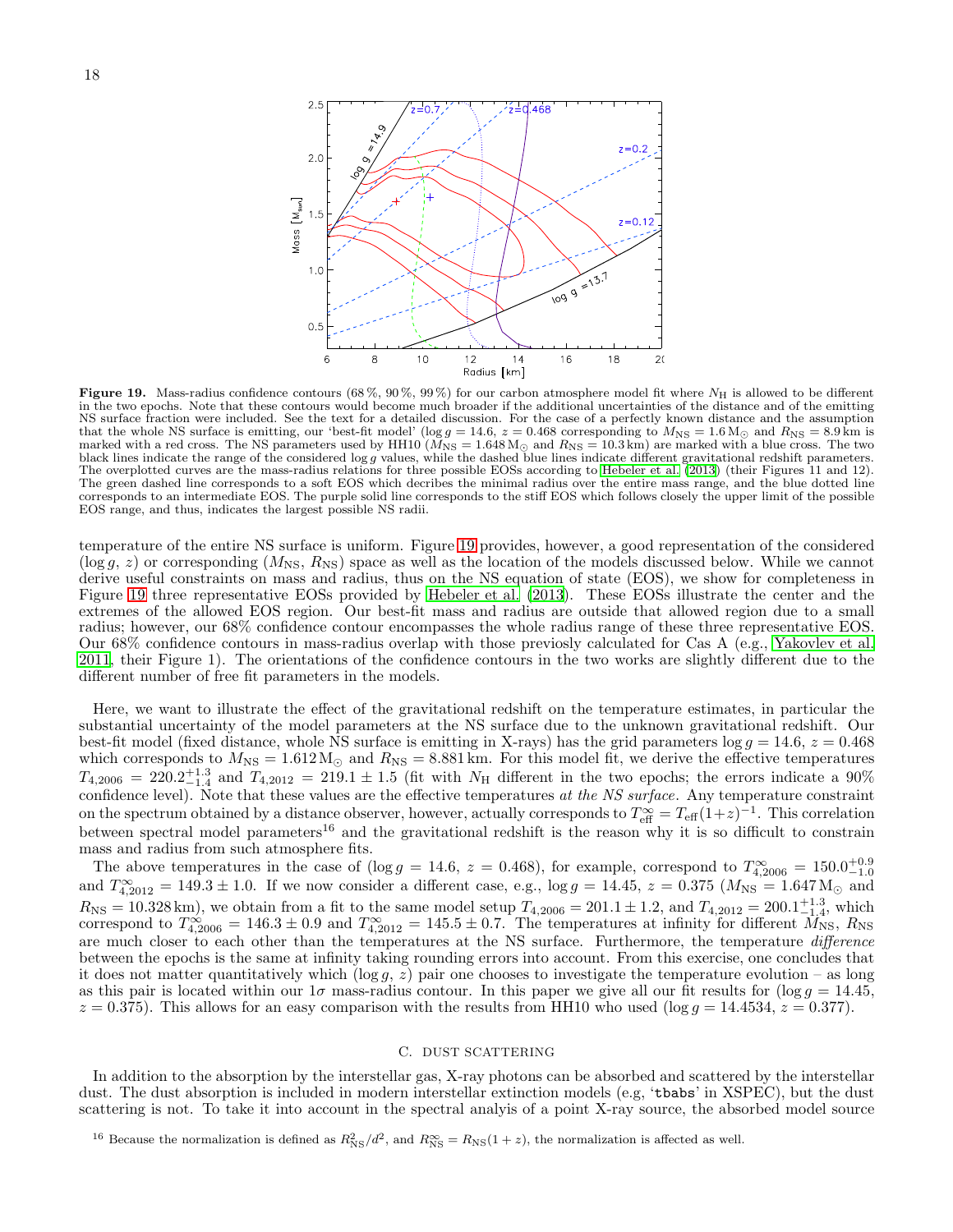<span id="page-18-14"></span>
$$
D_s(E) = \exp[-SN_{H,22}E^{-2}],
$$
\n(C1)

where E is in units of keV,  $N_{\text{H},22}$  is the hydrogen column density in units of  $10^{22} \text{ cm}^{-2}$ , and  $S = \tau_s(E = 1 \text{ keV})/N_{\text{H},22}$  is a factor proportional to the average dust-to-gas ratio along the line of sight to the source (see, e.g., Predehl  $\&$  Schmitt 1995). The S factor has been measured for a number of bright X-ray sources based on observations of their dust scattering halos. In particular, Predehl & Schmitt (1995) found a mean value,  $S = 0.49$ , from ROSAT observations. The S factor, however, shows a large scatter for different sources and different halo studies (see the Appendix of [Misanovic et al. \(2011\)](#page-19-55) for more details and references), which is not surprising given the possible different dust compositions and grain sizes, and different dust-to-gas ratios in different parts of the ISM, as well as the simplified scattering model adopted. Including the dust scattering attenuation in spectral fits not only reduces the inferred  $N_{\rm H}$ value, but it also might allow one to measure S, because the energy dependence of  $D_s(E)$  is different from that of the 'true absorption' attenuation,  $D_a(E) = \exp[-N_H \sigma_{a,\text{eff}}(E)]$ , where  $\sigma_{a,\text{eff}}(E)$  is the effective absorption cross section. Moreover, since the change of the extinction model may change the inferred values of other fitting parameters, it seems important to allow for the dust scattering in spectral fits. However, unless the number of detected source counts is very large, especially at higher energies, where the dust scattering may dominate the true absorption, the S parameter remains poorly constrained because of the strong (anti)correlation between S and  $N_{\rm H}$ . Even at a fixed S value the inclusion of the dust scattering model just reduces the inferred  $N_H$  (the stronger the larger the chosen S is), without a substantial change of other fitting parameters. Since the effective absorption cross section at X-ray energies can be crudely approximated as  $\sigma_{a,\text{eff}}(E) \sim 2 \times 10^{-22} E^{-8/3}$  cm<sup>2</sup> [\(Allen 1977,](#page-18-13) page 196), the hydrogen column density estimated with allowance for the dust scattering is  $N_{\rm H}^{\rm dust} \sim (1+0.5S\bar{E}^{2/3})^{-1} N_{\rm H}$  (e.g., [Morrison & McCammon 1983](#page-19-56)), where  $\bar{E}$  is a characteristic photon energy in the source spectrum, and  $N_H$  is estimated without including the dust scattering. In particular, for  $\bar{E} \sim 2 \text{ keV}$  and  $S \sim 0.5$ , we obtain  $N_{\rm H}^{\rm dust} \sim 0.7 N_{\rm H}$ . Because the account for the dust scattering just leads to such an " $N_{\rm H}$  renormalization" (uncertain because the S value is not known a priori), the allowance for the dust scattering is not expected to change the intrinsic source model spectrum in most cases.

HH09, HH10, [Shternin et al. \(2011](#page-19-6)), and E+13 included a dust scattering model in their Cas A CCO X-ray spectral fits, referring to [Predehl et al. \(2003\)](#page-19-57), who used Equation [\(C1\)](#page-18-14) with  $S = 0.49$ . To check the effect of dust scattering on the parameters of the Cas A CCO fits, we used the  $XSPEC'$  'dust' model

<span id="page-18-15"></span>
$$
D_{s, \text{XSPEC}}(E) = 1 - p_1 \left( \frac{1}{E^2} - \frac{1}{p_2^2} \right),\tag{C2}
$$

where  $p_1$  and  $p_2$  are the model parameters (K. Arnaud, *priv. comm.*). The last term in Equation [\(C2\)](#page-18-15),  $p_1/p_2^2$ , takes into account the contribution of the dust scattering halo in the point source aperture, negligible at the Chandra angular resolution. Without this term, Equation [\(C2\)](#page-18-15) is equivalent to Equation [\(C1\)](#page-18-14) in the optically thin approximation, i.e.,  $p_1 = SN_{\text{H},22}$ . Fitting the Cas A CCO's 2006 spectrum with the carbon atmosphere model at  $p_1 = 0.49 N_{\text{H},22}$  (and  $p_2 \to \infty$ ), we can reproduce the  $N_H$  obtained by [Ho & Heinke \(2009\)](#page-19-16) – our  $N_{H,22} = 1.55 \pm 0.04$  is consistent with the HH09 value,  $N_{\text{H},22} = 1.65 \pm 0.05$ , at the  $2\sigma$  level. Furthermore, we found that the additional dust model component does not improve the fit:  $\chi^2_{\nu} = 1.02$  (with dust scattering) versus  $\chi^2_{\nu} = 1.00$  (without dust scattering) for the fit of the 2006 data. Moreover, we found that the temperatures and their difference are not significantly affected by the inclusion of the dust scattering model, as expected. In the case of variable  $N_H$  in the two epochs, for example, we obtain  $T_{4,2006} = 201.3 \pm 1.2$ , and  $T_{4,2012} = 200.3_{-1.3}^{+1.2}$  (with dust scattering) in comparison to  $T_{4,2006} = 201.1 \pm 1.2$ , and  $T_{4,2012} = 200.1_{-1.4}^{+1.3}$  (without dust scattering). Given the uncertainties and possible changes in the dust properties in the dynamic Cas A SNR, and the lack of effect on the inferred temperature differences, we believe there is no need to include the dust scattering in the investigation of temperature variations.

#### REFERENCES

- <span id="page-18-13"></span>Allen, K. W. 1977, Astrophysical quantities.
- <span id="page-18-10"></span>Anders, E., & Grevesse, N. 1989, Geochim. Cosmochim. Acta, 53, 197
- <span id="page-18-1"></span>Ashworth, Jr., W. B. 1980, Journal for the History of Astronomy, 11, 1
- <span id="page-18-6"></span>Balucinska-Church, M., & McCammon, D. 1992, ApJ, 400, 699
- <span id="page-18-7"></span>Barlow, M. J., Krause, O., Swinyard, B. M., et al. 2010, A&A, 518, L138
- <span id="page-18-11"></span>Bevington, P. R., & Robinson, D. K. 2003, Data reduction and error analysis for the physical sciences
- <span id="page-18-9"></span>Buccheri, R., Bennett, K., Bignami, G. F., et al. 1983, A&A, 128, 245
- <span id="page-18-3"></span>Chakrabarty, D., Pivovaroff, M. J., Hernquist, L. E., Heyl, J. S., & Narayan, R. 2001, ApJ, 548, 800
- <span id="page-18-4"></span>de Luca, A. 2008, in American Institute of Physics Conference Series, Vol. 983, 40 Years of Pulsars: Millisecond Pulsars, Magnetars and More, ed. C. Bassa, Z. Wang, A. Cumming, & V. M. Kaspi, 311–319
- <span id="page-18-5"></span>DeLaney, T., & Satterfield, J. 2013, ArXiv e-prints
- <span id="page-18-2"></span>DeLaney, T., Rudnick, L., Stage, M. D., et al. 2010, ApJ, 725, 2038
- <span id="page-18-12"></span>Dere, K. P., Landi, E., Mason, H. E., Monsignori Fossi, B. C., & Young, P. R. 1997, A&AS, 125, 149
- <span id="page-18-0"></span>Elshamouty, K. G., Heinke, C. O., Sivakoff, G. R., et al. 2013, ArXiv e-prints
- <span id="page-18-8"></span>Fesen, R. A., Zastrow, J. A., Hammell, M. C., Shull, J. M., & Silvia, D. W. 2011, ApJ, 736, 109